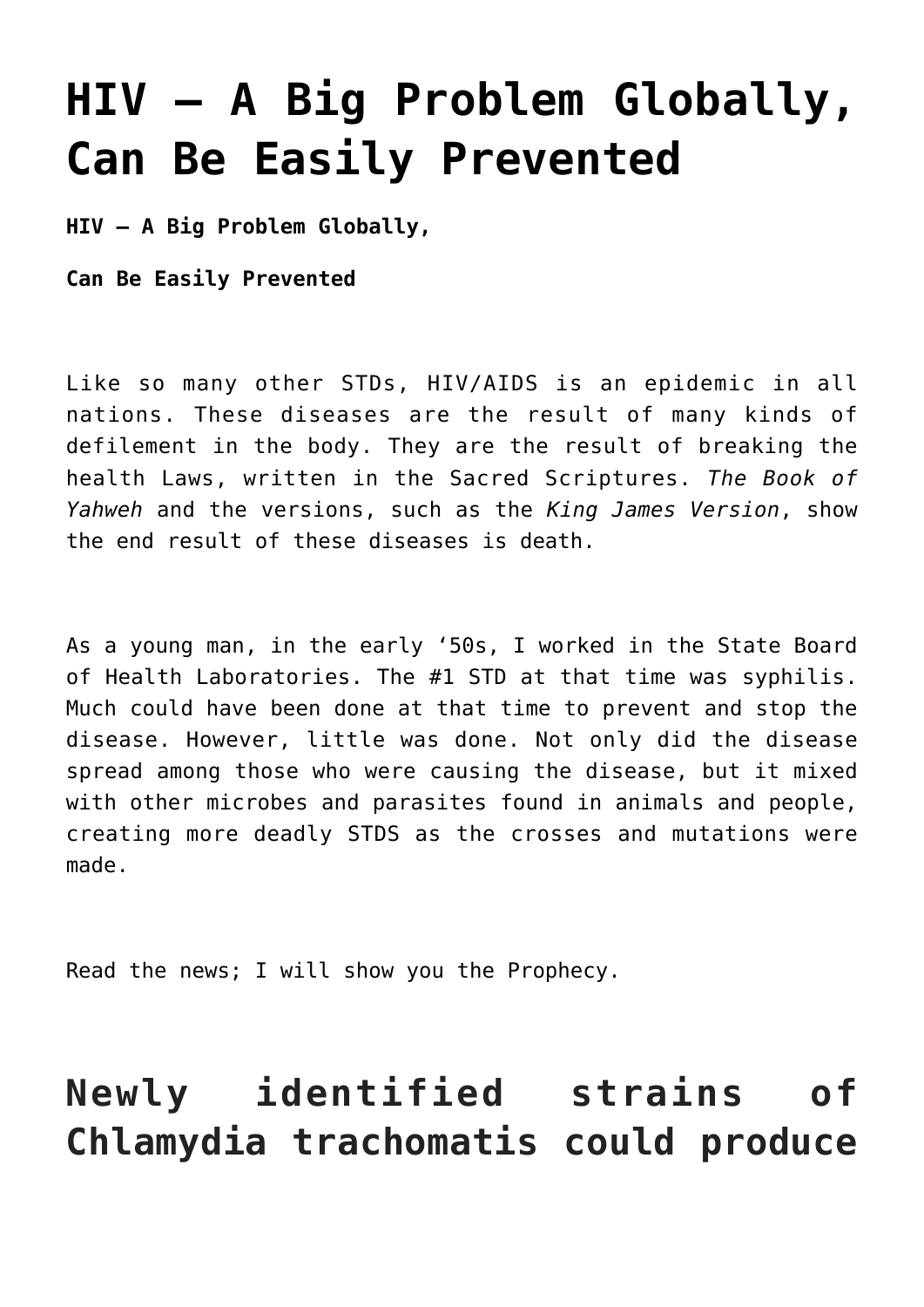# **new diseases**

November 15th, 2006

**A new study led by a scientist at Children's Hospital Oakland Research Institute (CHORI) is the first to conclude that Chlamydia trachomatis is evolving at a rate faster than scientists first thought or imagined.**

Chlamydia trachomatis is a bacterium that is the leading cause of sexually transmitted diseases and the second leading cause of blindness worldwide. Scientists believe the bacterium is evolving through a process called recombination where genes from <u>one or more strains combine to create new strains</u> and theoretically – new diseases.

physorg.com

# **The Religions**

The religions could have played a big part in stopping the diseases then, but they were warned by the organizations that pay their salaries to just teach the pagan holidays—Christmas, Easter, and Halloween—let the people continue in their God worship. This is still true today.

**Forget Yahweh's**

**Laws of Health,**

**It's More Desirable**

**To Practice Evil, as the Gods**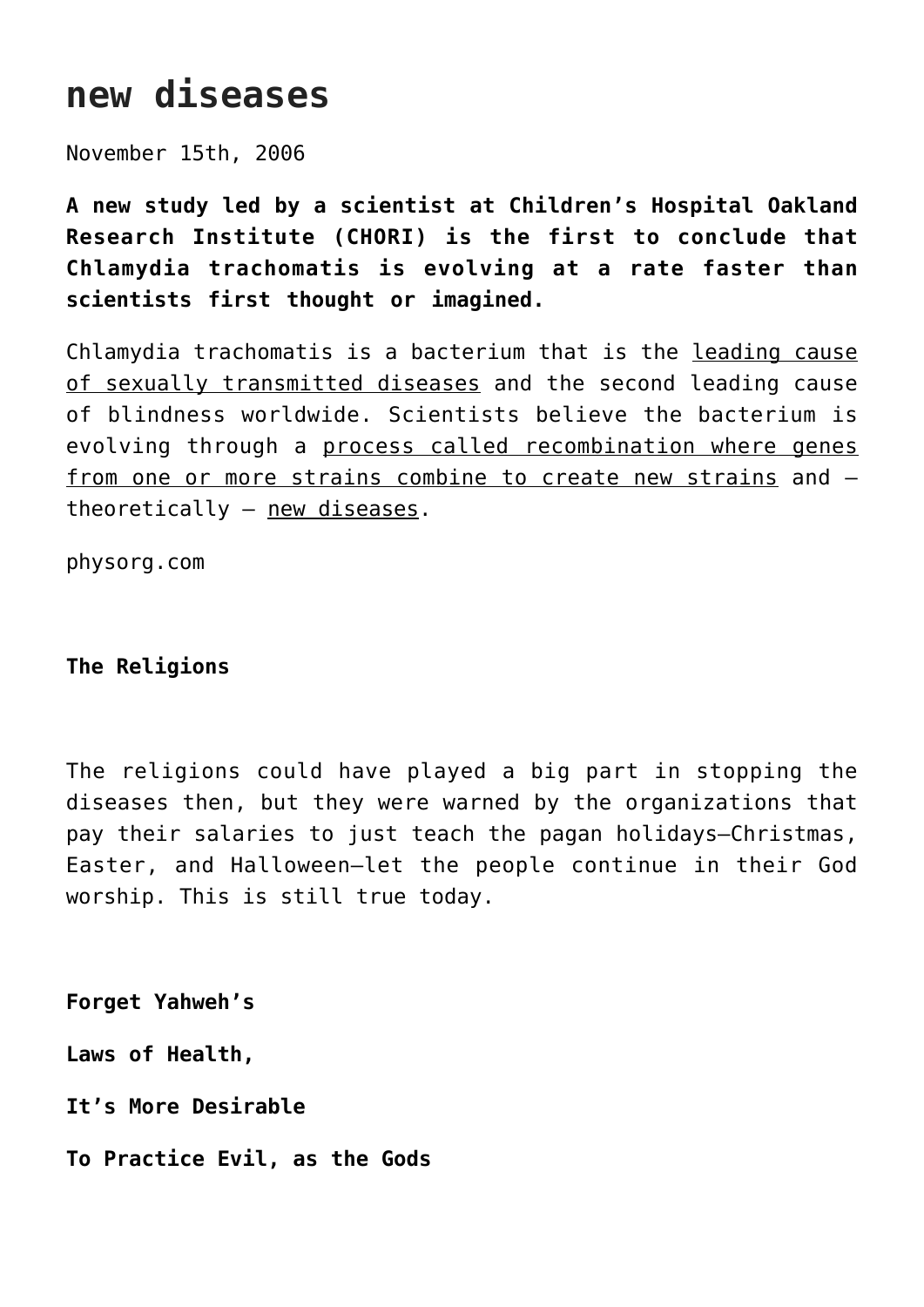The sins that cause STDs and lead to death, started in the beginning with deception from Satan. They have reached their peak in this present, prophesied generation. Yahweh shows this in *The Book of Yahweh* and the versions of *The Book of Yahweh*, such as the *King James Version*.

Carefully read the following:

### **Genesis 1:26**

Then Yahweh said: I will make man in My Image, according to My Likeness; they will have Authority over the fish of the sea, over the birds of the air, over the cattle, and over all the earth and over every creeping thing that creeps upon the earth.

#### **Genesis 2:9, 16-17**

9 And out of the ground Yahweh made every tree grow that is pleasant to the sight, and desirable for food. The Tree of Life *was* in the midst of the garden, and the tree of the knowledge of Righteousness and evil *was in the midst also.*

16 And Yahweh commanded the man, saying: Of every tree of the Garden you can freely eat;

17 But of the tree of the knowledge of Righteousness and evil you must not eat, for in the day that you eat of it you will surely die.

**Verses 16-17:** be sure you see the Warning and the result of sin, which is death.

**Disobey Yahweh and Be Evil Like the Gods**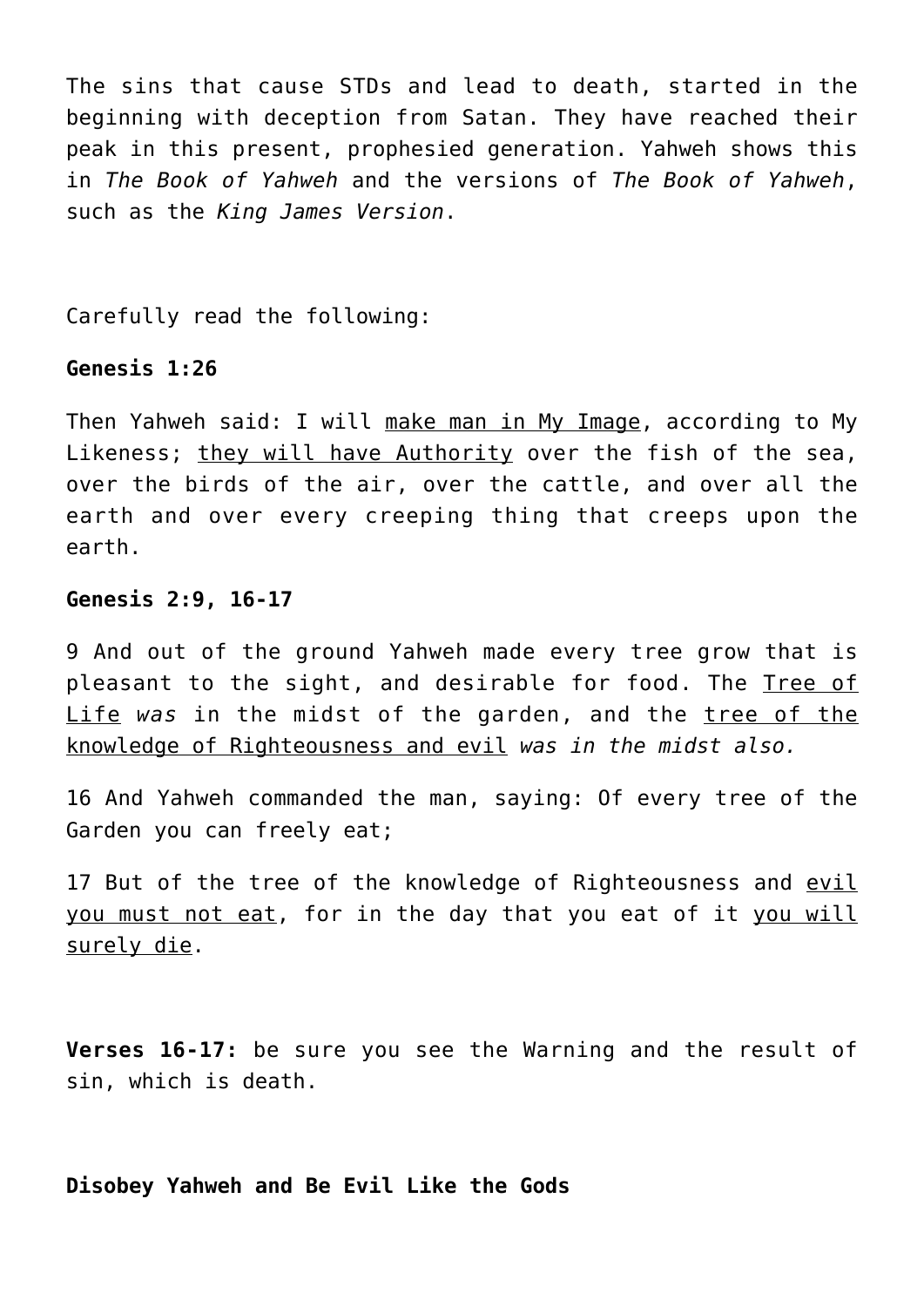Now read Satan's teaching. Notice, the same religions are in this present generation.

### **Genesis 3:1-5**

1 Now the serpent was more subtle *and* crafty than any beast of the field which Yahweh had made. And she said to the woman; Has Yahweh indeed said: You shall not eat of every tree of the garden?

2 And the woman said to the serpent; We can eat the fruit of the trees of the garden;

3 But of the fruit of the tree which *is* in the midst of the garden, Yahweh has said: You shall not eat it, nor shall you touch it, or you will die.

4 And the serpent said to the woman; You will not surely die.

5 For He knows that in the day you eat of it, your eyes will be opened, and you will be as Gods (elohim), knowing Righteousness and evil.

In **verse 1**, notice that Satan subtly refuted Yahweh's Warning. This deception brought sin and death, just as Yahweh Warned would be the result. Carefully notice how Adam, Eve, and Cain turned from serving Yahweh to serving Satan and the Gods.

**Genesis 3:5** – be as Gods, knowing by experience, evil as the Gods.

Now read to whom they belong.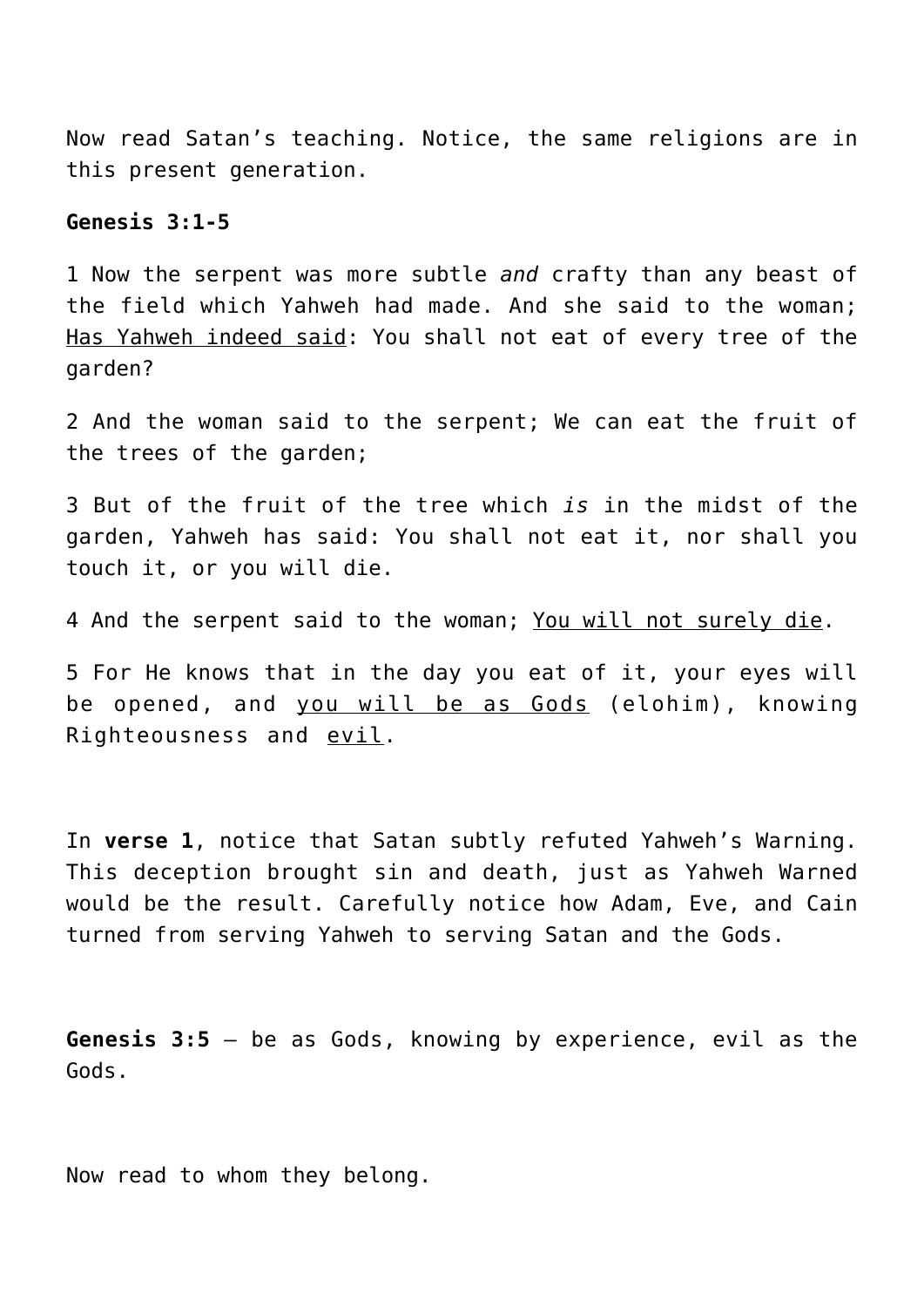#### **Romans 6:16**

Do you not know that to whom you yield yourselves as servants to obey, his servants you are whom you obey—whether of sin, *which leads* to death, or *of* obedience, *which leads* to Righteousness?

### **I Yahchanan 3:4, 7-8, 10**

4 Whoever commits sin, transgresses also the Laws; for sin is the transgression of the Laws.

7 Little children, let no man deceive you; he who practices Righteousness is Righteous, just as He is Righteous.

8 He who practices sin is of the devil, for the devil has sinned from the beginning. For this purpose the Son of Yahweh was manifested; that He might destroy the works of the devil.

10 In this the Children of Yahweh and the children of the devil are manifest. Whoever does not practice Righteousness is not of Yahweh, and he does not love his neighbor!

Now see what the religions should have been teaching and warning all nations about to stop what is called 'curses' in all nations.

In this generation, there are 4,199 religions keeping very quiet about the sins that are causing millions of deaths in children and adults, and destroying all of the earth's resources.

**Reported STDs in the United States, 2017: High Burden of STDs Threatens Millions of Americans**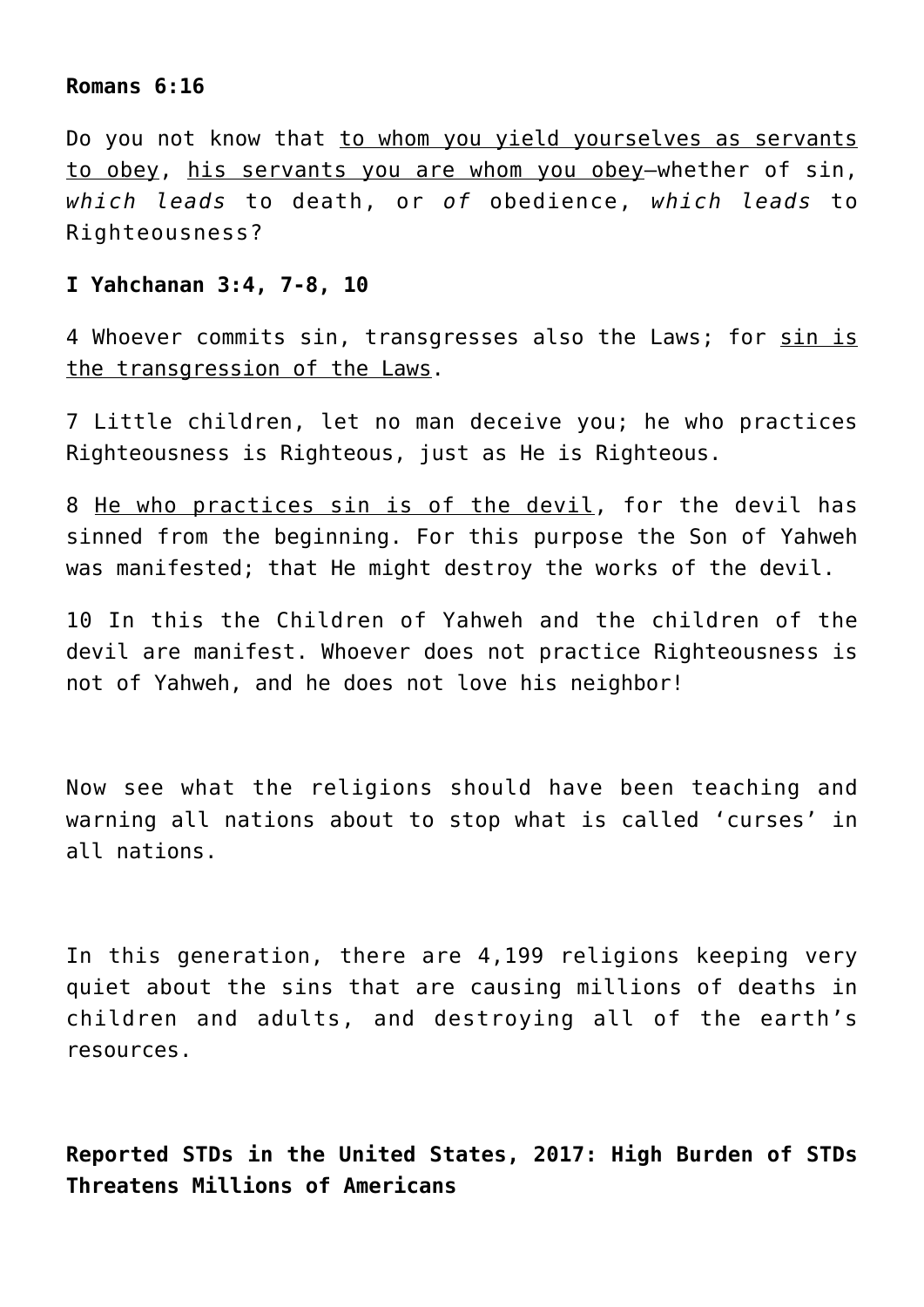STDS in the United States Reach Record Highs: 2,295,739 total cases in 2017

Cases reported in 2017:

- Chlamydia 1,708,569
- Gonorrhea 555,608
- Syphilis (primary and secondary) 30,644
- Syphilis (congenital) 918

From 2016 to 2017, rates of syphilis increased:

Among women

- By 21 percent
- From 1.9 cases per 100,000 women in 2016 to 2.3 per 100,000 women in 2017

Among newborns (congenital syphilis)

- By 44 percent
- From 16 cases per 100,000 live births in 2016 to 23 per 100,000 live births in 2017

STDs Accelerating Among Men, Particularly Gay and Bisexual Men

- Men accounted for more than 88 percent (26,885) of all primary and secondary syphilis cases in 2017.
- Rates increased among men by 9 percent—from 16 cases per 100,000 men in 2016 to 17 per 100,000 men in 2017.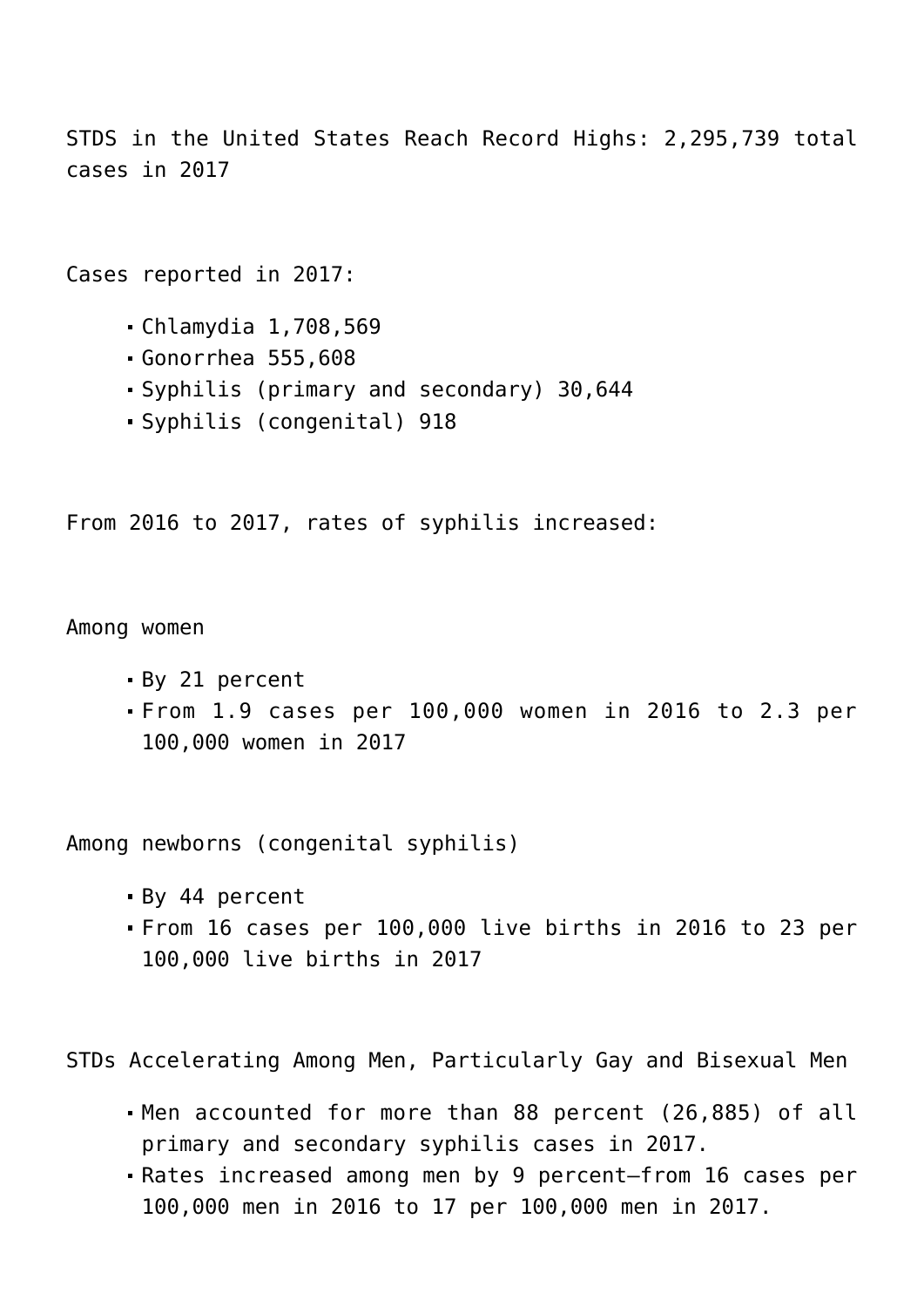Gay, bisexual, and other men who have sex with men (MSM) accounted for 68 percent (17,736) of all cases where the gender of the sex partner is known in 2017 and over half of primary and secondary syphilis cases overall.

thebody.com

# **70% of Americans Infected with HPV**

by Rachael Rettner, Senior Writer | May 20, 2014 11:09am ET

More than two-thirds of healthy Americans have a human papillomavirus (HPV) infection on some part of their body, a new study suggests.

Researchers examined DNA from tissue samples of about 100 men and women and found that 69 percent were infected with HPV.

The most common place to have an HPV infection was the skin — 61 percent of participants had an HPV infection on the skin, followed by 41 percent who had vaginal infections, 30 percent who had mouth infections and 17 percent who had gut infections.

Altogether, the researchers found 109 strains of HPV, out of 148 known strains.

livescience.com

# **HPV's Very Real Connection to Head and Neck Cancer**

Human papillomavirus (HPV) is a virus that most people associate with women and cervical cancer. It is one of the most common sexually transmitted diseases in the world. According to the Center for Disease Control and Prevention,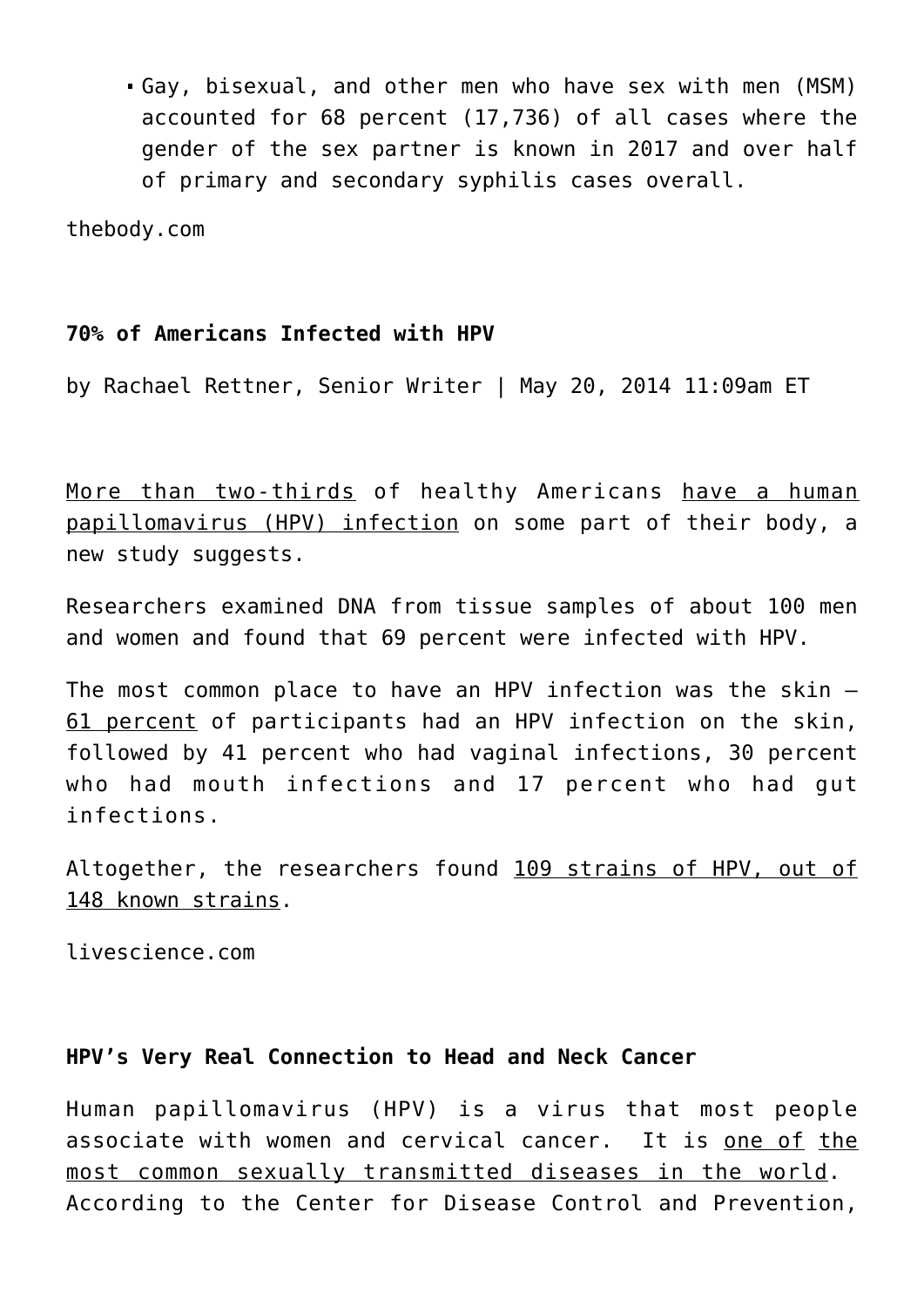"approximately 20 million Americans are currently infected with HPV, and another 6.2 million people become newly infected each year." Despite of the increase in attention being paid to HPV as of late little has been mentioned about HPV's connection to head and neck cancers.

In 2000, researchers at Johns Hopkins School of Medicine found through research that HPV has been implicated as a likely cause of certain cancers of the head and neck…

sluhospital.com

# **HPV-related throat cancers multiplying**

May 15, 2013|By Andrea K. Walker, The Baltimore Sun

It is well known that HPV (human papillomavirus) can lead to deadly cervical cancer in women, but the virus is causing cancer in men as well. Throat cancers caused by HPV are showing up typically in men…

baltimoresun.com

**Heart problems linked to sexually transmitted diseases**

*Stroke, heart valve disease and cardiovascular events can stem from STDs*

The term "[heart disease"](http://www.examiner.com/topic/heart-disease) refers to several types of heart conditions. The most common type in the United States is coronary artery disease, which can cause [heart attack,](http://www.examiner.com/topic/heart-attack) angina,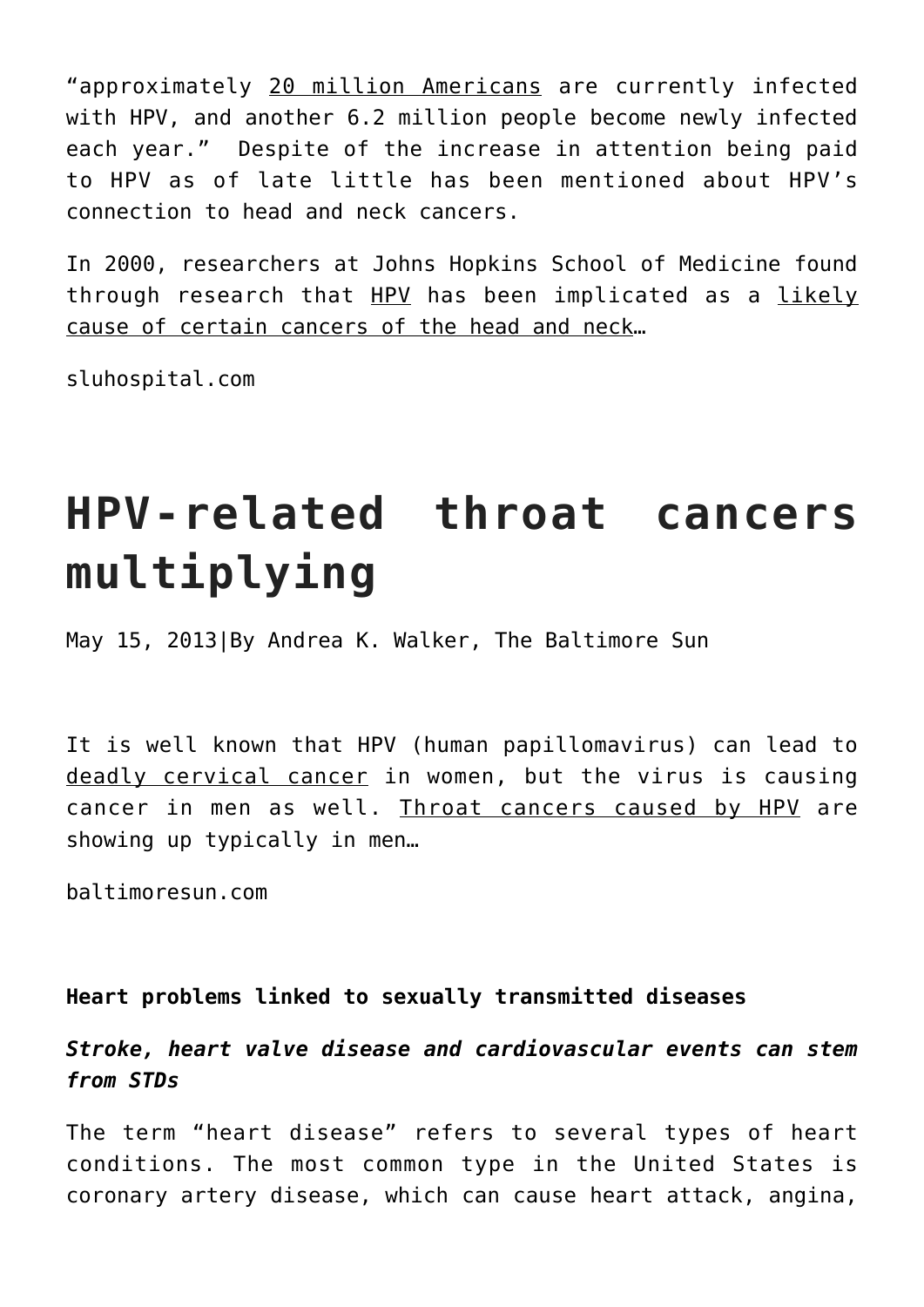heart failure, and arrhythmias. High blood pressure, high LDL cholesterol, and smoking are key risk factors for heart disease. Another factor of heart disease coming to light is [sexually transmitted diseases](http://www.examiner.com/topic/sexually-transmitted-diseases).

HIV (human immunodeficiency virus) is a virus spread through body fluids that affects CD4 cells or T cells. Over time, HIV can destroy so many of these cells that the body that it is no longer able to fight infections and disease. About 50,000 new infections occur each year, with an estimated 1.2 million people already living with HIV.

Patients infected with HIV have an increased risk of developing heart disease.

Cardiovascular syphilis is the most frequent basic cause of death from acquired syphilis. Cardiac syphilis is an infection of the heart and related blood vessels by the syphilis bacteria. Destruction caused by cardiovascular syphilis can be life-threatening. Complications include narrowing of the blood vessels that supply blood to the heart which can cause [angina,](https://www.heart.org/HEARTORG/Conditions/HeartAttack/SymptomsDiagnosisofHeartAttack/Angina-Chest-Pain_UCM_450308_Article.jsp) heart attack and even death. Damage to heart valves can result in heart failure.

[Human papillomavirus](http://www.cdc.gov/hpv/) (HPV) is the most common sexually transmitted virus in the United States. Almost every sexually active person will acquire HPV at some point in their lives. HPV is also linked to heart disease.

[Hepatitis C](http://www.who.int/mediacentre/factsheets/fs164/en/) is a liver disease caused by the hepatitis C virus: the virus can cause both acute and chronic hepatitis infection, ranging in severity from a mild illness lasting a few weeks to a serious, lifelong illness. Besides causing damage to the liver, Hepatitis C is a risk factor for heart disease.

examiner.com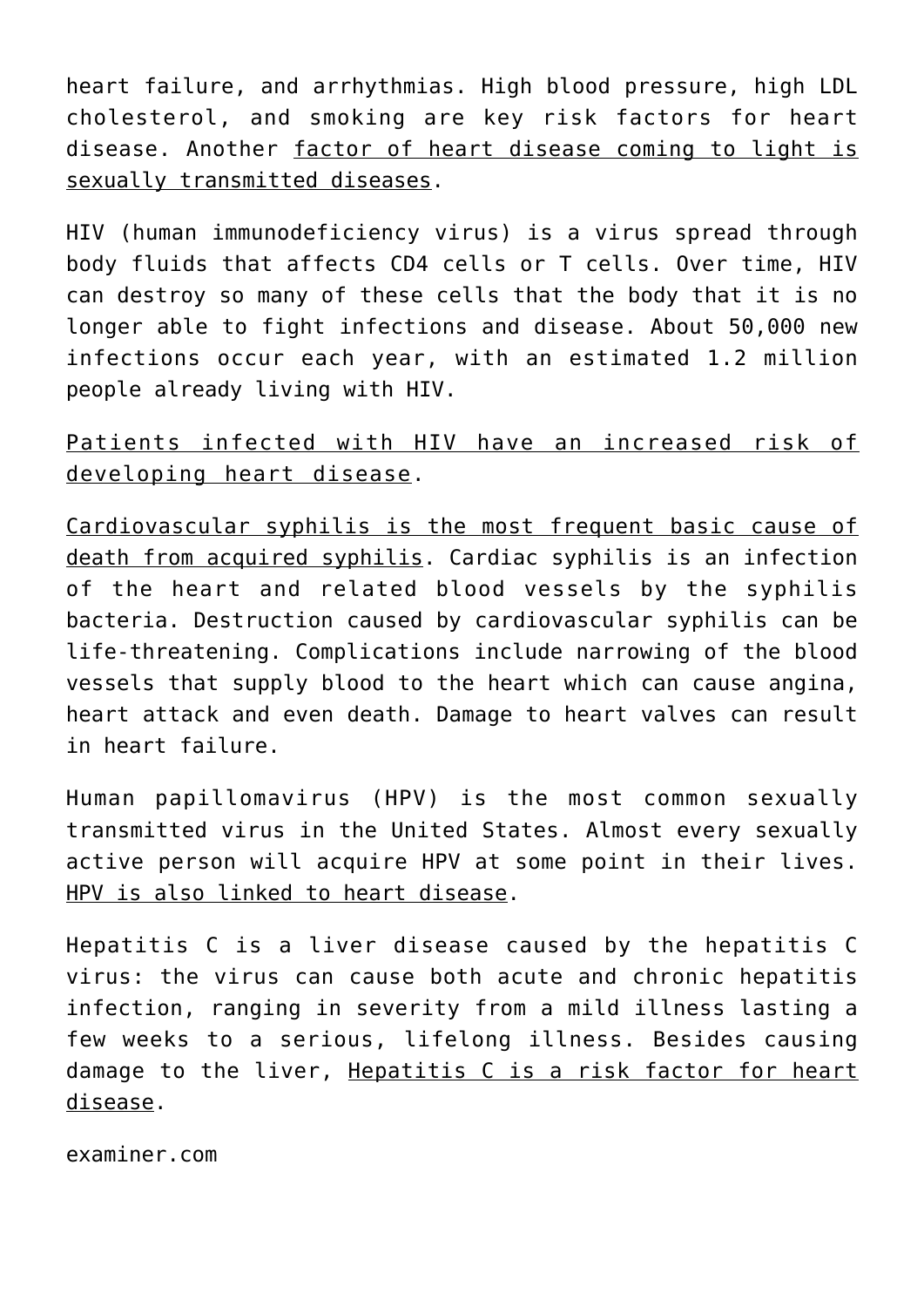**Herpes, Chlamydia Could Cause Alzheimer's, Experts Say in Editorial**

Fri, 03/11/2016 – 9:55am

by Seth Augenstein, Digital Reporter

The herpes virus and chlamydia bacteria may be causing Alzheime r's Disease, dozens of experts write in a new editorial calling for further research and funding.

biosciencetechnology.com

**How STDs can increase your risk of DIABETES?**

**Past chlamydia infection 'makes type 2 diabetes 82% more likely'**

Doctors can figure out who's at risk for diabetes from medical records. Those records include details about previously unknown risk factors. Scientists revealed chlamydia, chicken pox and shingles up the risk and...

By Lisa Ryan for Dailymail.com

16 February 2016

 $S$ exually transmitted diseases  $-$  including chlamydia  $-$  increase your risk of diabetes by 82 per cent, scientists have revealed.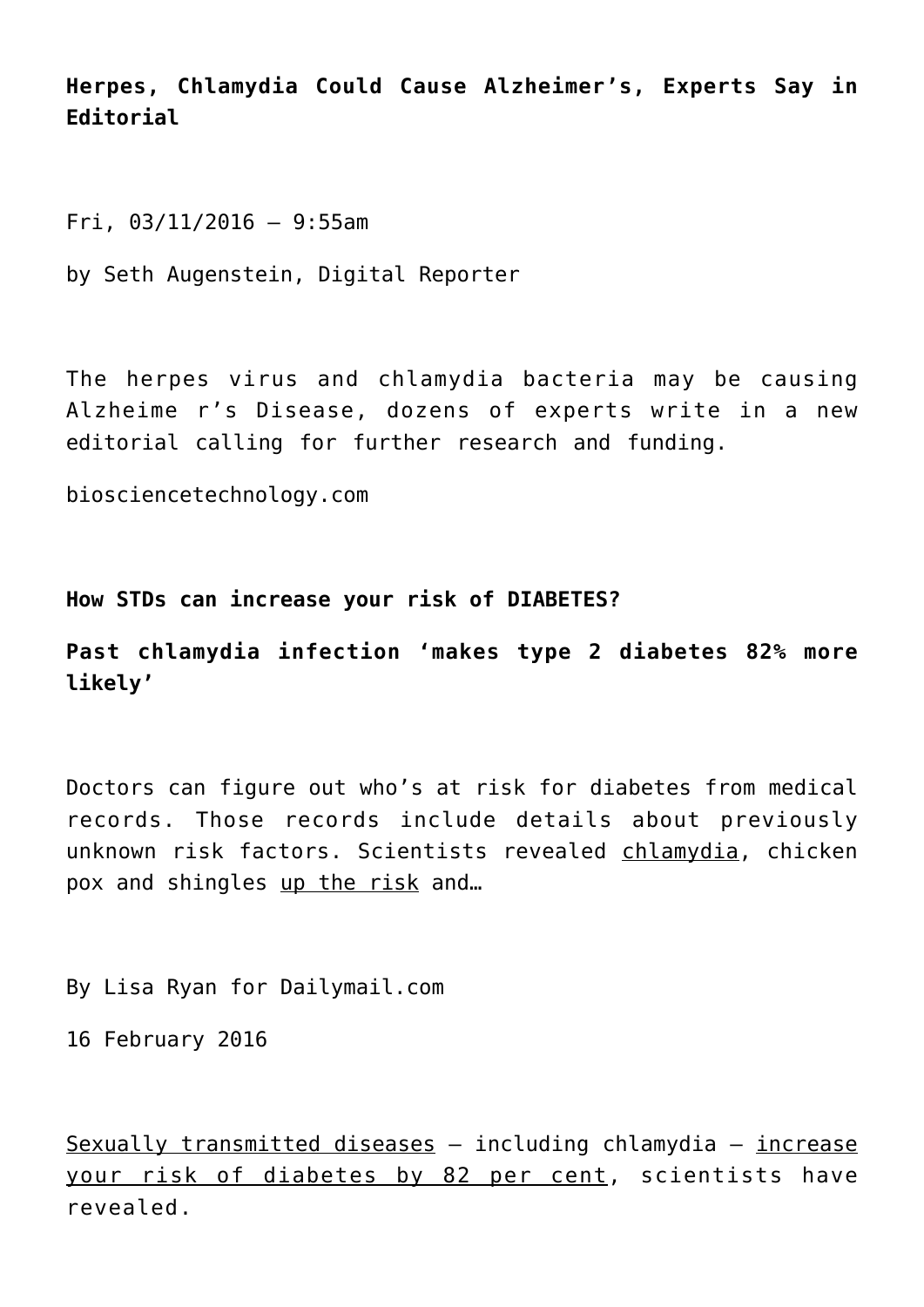dailymail.com

The following statistics show diseases caused by STDs and the resulting number of deaths.

**Number of deaths for leading causes of death** Heart disease: 635,260 Cancer: 598,038 Chronic lower respiratory diseases: 154,596 Stroke (cerebrovascular diseases): 142,142 Alzheimer's disease: 116,103 Diabetes: 80,058 cdc.com

The world can't say they were not warned. The religions should have been teaching the Sacred Scriptures to the nations instead of the Godworship called Christmas, Halloween, and Easter.

# **Evil Like the Gods**

Evil like the Gods is simply practicing breaking and teaching against the Commandments of Yahweh, the Creator, as shown in the first five chapters of your bible, and even plainer in The Book of Yahweh.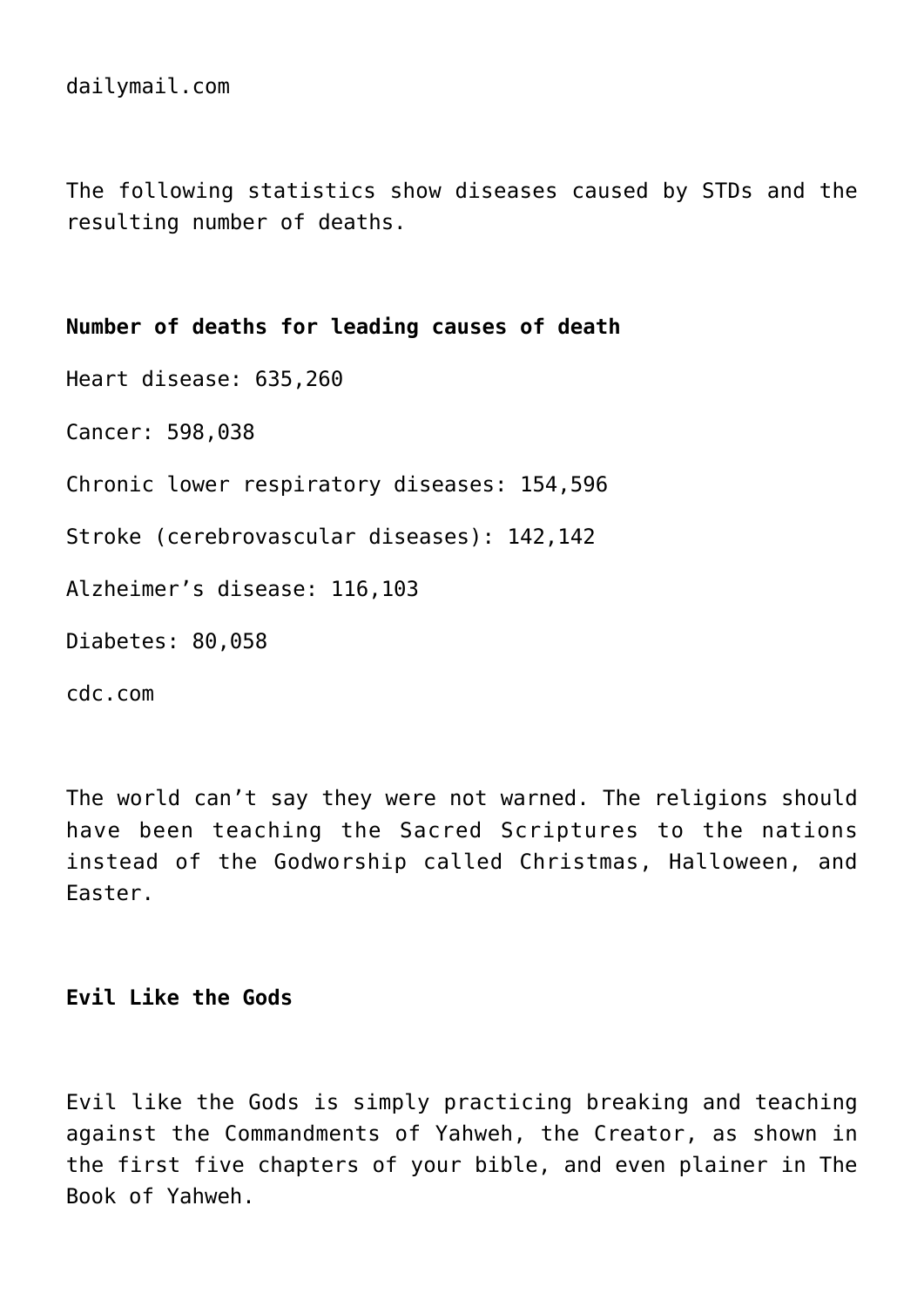**Genesis 3:5** shows clearly, evil as the Gods.

Compare:

# **Genesis 6:5, 11-12**

5 Then Yahweh saw that the wickedness of man *was* great in the earth, and every intent of the thoughts of *man's* heart *was* only evil, continually.

11 The earth also was corrupt before Yahweh, and the earth was *lawless,* filled with violence.

12 So Yahweh looked upon the earth, and indeed it was corrupt; for all mankind had corrupted their way on the earth.

**Verse 5:** evil as the Gods continually.

Practicing evil as the Gods has brought continual wars, which we clearly see in this generation.

#### **Genesis 4:6-8, 11, 14**

6 So Yahweh said to Cain: Why are you angry? Why are you downcast?

7 If you do Righteousness, will you not be acceptable? And if you do not do Righteousness, sin *is* crouching at your door. The desire to sin is with you, but you must overcome it!

8 Now Cain talked with Abel his brother; and it came to pass, when they were spread abroad, that Cain rose against Abel his brother and killed him.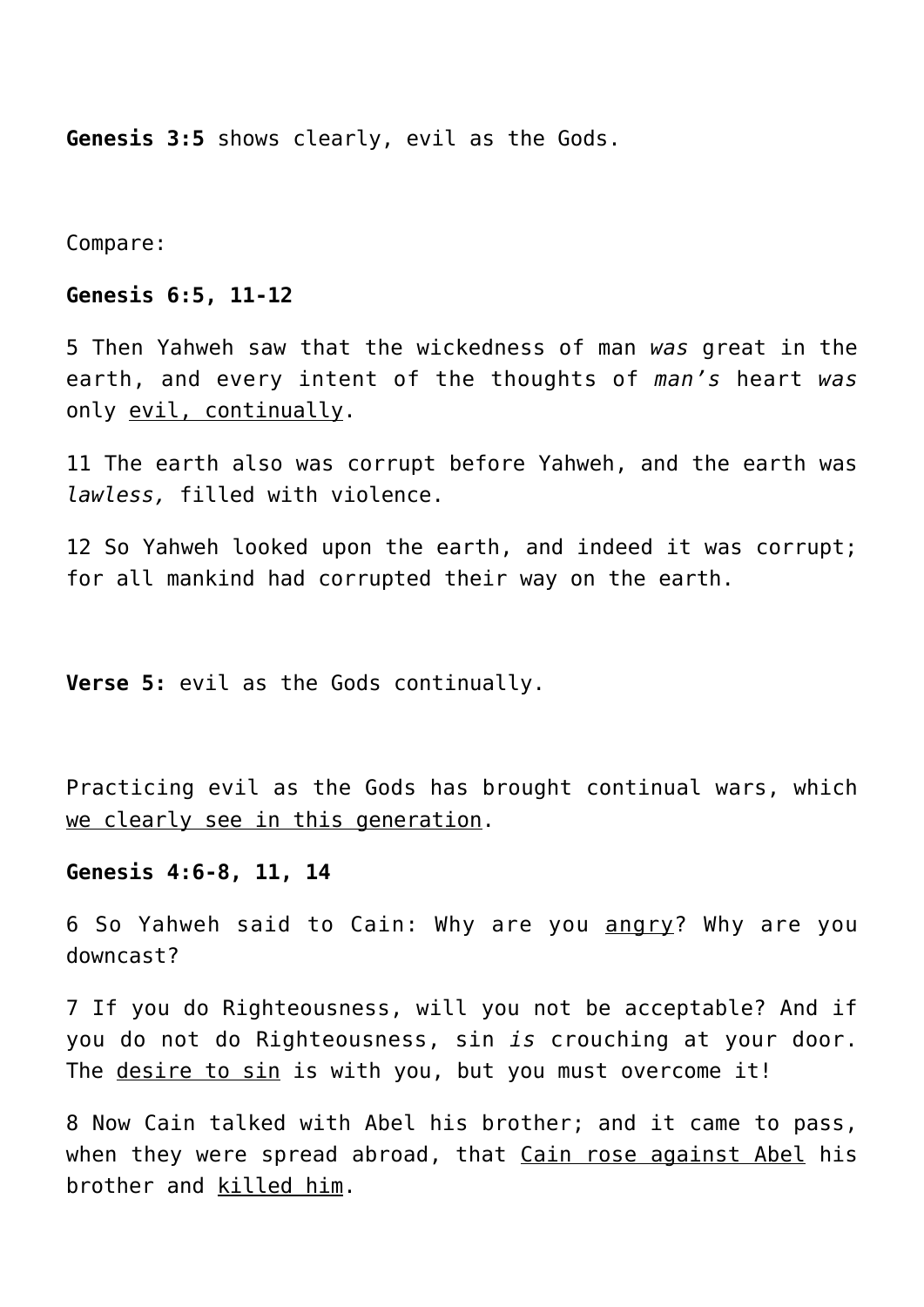11 So now, you *are* cursed from the earth which has opened its mouth to receive your brother's blood from your hand.

14 Surely, You have driven me out this day from the face of the ground; I shall not be seen by Your Face. I shall be a fugitive and a vagabond on the earth, for there shall be continual war, vengeance, and retaliation.

**Verse 11:** cursed from the earth.

Cursed from the earth? Yes! Being evil, like the Gods, defiles the earth as well as the body.

**The Second Warning**

When Yahweh brought the children of Israyl out of Egypt He commanded them, as He had done Adam, by teaching them His Laws, and warning them against practicing the Catholic religion of Godworship.

Read this:

### **Leviticus 18:4-30**

4 You shall observe and do My Judgments, and keep My Ordinances, to walk in them. I *am* Yahweh.

5 You must therefore keep My Statutes, and My Judgments, which, if a man does, he will live through them. I *am* Yahweh.

6 None of you shall approach anyone who is near of kin to him, *in order* to have sexual relations. I *am* Yahweh.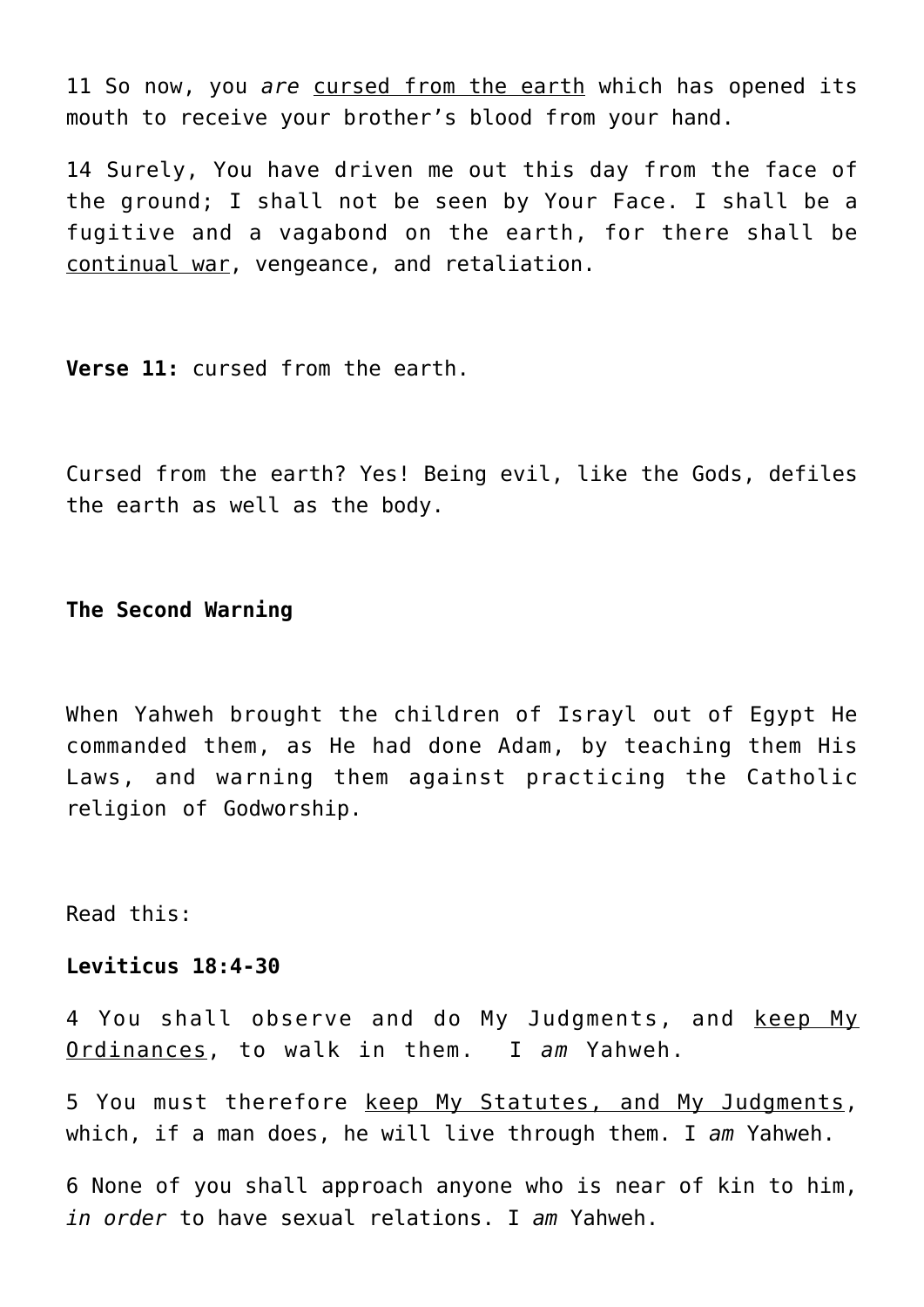7 The nakedness of your father, which is the nakedness of your mother, you shall not uncover; she is your mother. Do not have sexual relations with her.

8 Do not have sexual relations with your father's wife, *though not your own mother;* it is your father's nakedness.

9 You shall not have sexual relations with your sister, the daughter of your father or of your mother, whether born at home or born abroad.

10 You must not have sexual relations with your son's daughter or your daughter's daughter; *your granddaughters.* Their nakedness you shall not uncover, for they are your own flesh.

11 You must not have sexual relations with your father's wife's daughter, begotten by your father; she is your sister; you shall not uncover her nakedness.

12 You shall not have sexual relations with your father's sister; *your aunt.* She is your father's near kinswoman.

13 You shall not have sexual relations with your mother's sister; *your aunt.* She is your mother's near kinswoman.

14 You shall not have sexual relations with your father's brother's wife. You shall not approach his wife; she is your aunt.

15 You shall not uncover the nakedness of your daughter-inlaw. She is your son's wife; you shall not have sexual relations with her.

16 You shall not have sexual relations with your brother's wife; *your sister-in-law.* She belongs to your brother.

17 You shall not marry a woman and her daughter, nor shall you take her son's daughter or her daughter's daughter; *her granddaughter,* to have sexual relations. They are her near kinswomen; it is wickedness and lewdness.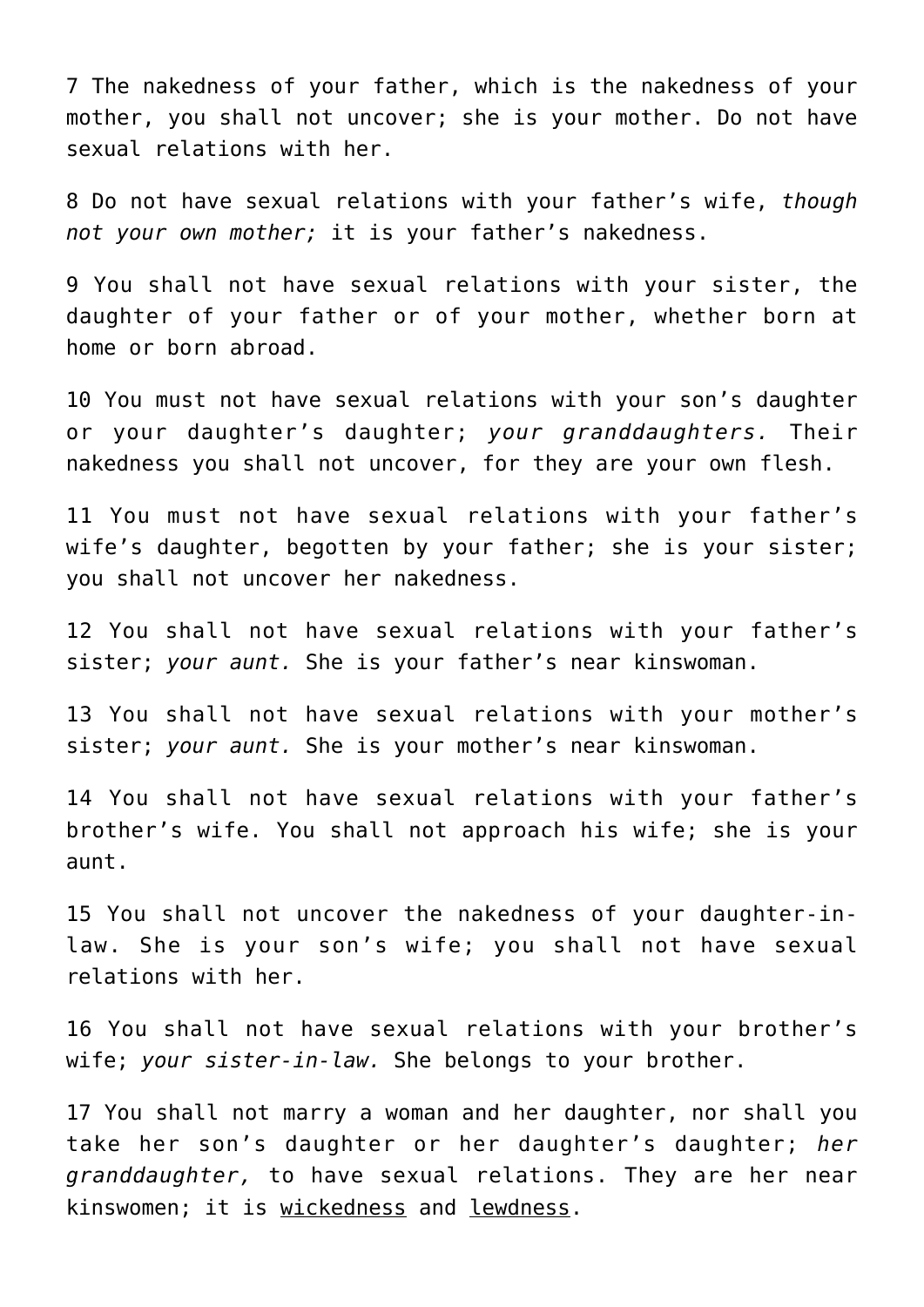18 You must not marry a woman in addition to her sister, to be a rival to her, having sexual relations with the second sister *while in the* dwelling *in which* the *first* sister is living.

19 Also, you shall not have sexual relations with a woman during the uncleanness of her monthly period; *niddah,* nor during any similar uncleanness; *zavah.*

20 Moreover, you shall not have sexual relations with your neighbor's wife, to defile yourself, *along* with her.

21 You shall not give any of your children to be passed through the fire, to sacrifice them to Molech. You shall not profane the Name of Yahweh *by giving your children to gods (elohim).* I *am* Yahweh.

22 You shall not have sexual relations with a man, as with a woman. It is an abomination.

23 Neither shall you have sexual relations with any animal and defile yourself, *along* with it; neither shall any woman present herself to have sexual relations with an animal. It is confusion and perversion.

24 Do not defile yourselves in any of these ways, for this is how the nations who are going to be driven out before you became defiled:

25 For the world is defiled because they have given themselves over to sin; and the land itself vomits out her inhabitants.

26 You shall therefore keep My Statutes and My Judgments, and you must not commit any of these abominations; neither any of your own nation nor any of the strangers that sojourn among you**\_\_**

27 (For all these abominations have the people of the land done, who were before you, and thus the land is defiled*)* **\_\_**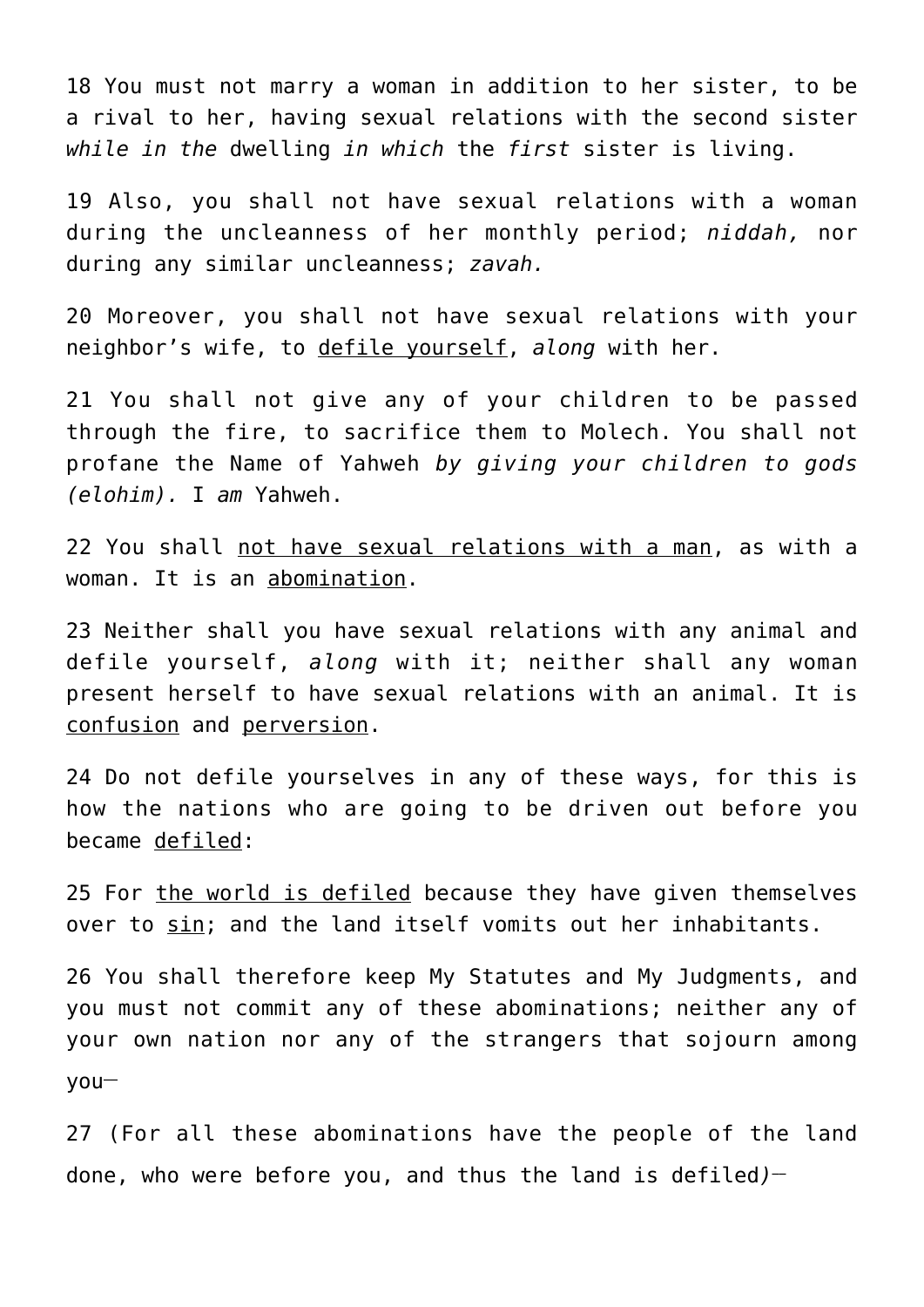28 Or the land will vomit you out, if you defile it, as it vomited out the nations that were before you.

29 For whosoever shall commit any of these abominations, the person who commits them shall be cut off from among his people.

30 Therefore you shall keep My Ordinance, and commit none of these abominable customs, which were committed before you, and that you do not defile yourselves with them. I *am* Yahweh your Father.

Defilement of the body:

### **Leviticus 18:20, 24**

20 Moreover, you shall not have sexual relations with your neighbor's wife, to defile yourself, *along* with her.

24 Do not defile yourselves in any of these ways, for this is how the nations who are going to be driven out before you became defiled:

Defilement of the land:

#### **Leviticus 18:25, 27**

25 For the world is defiled because they have given themselves over to sin; and the land itself vomits out her inhabitants.

27 (For all these abominations have the people of the land done, who were before you, and thus the land is defiled*)* **\_\_**

Defilement of the mind – confusion!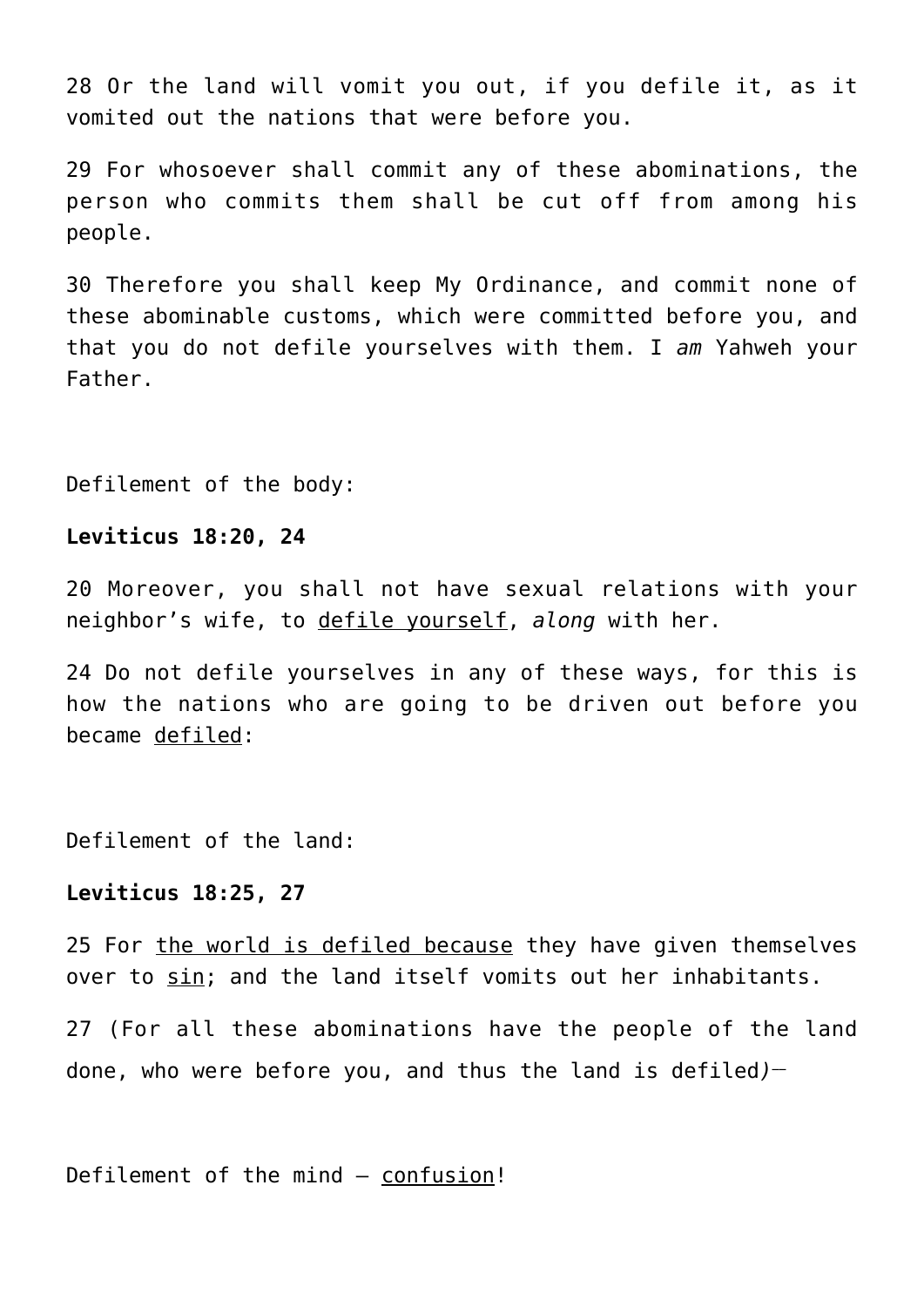# **Leviticus 18:22-23**

22 You shall not have sexual relations with a man, as with a woman. It is an abomination.

23 Neither shall you have sexual relations with any animal and defile yourself, *along* with it; neither shall any woman present herself to have sexual relations with an animal. It is confusion and perversion.

They practiced those sins in Egypt, as shown in:

# **Leviticus 18:1-3**

1 And Yahweh spoke to Mosheh, saying:

2 Speak to the children of Israyl and say to them; I *am* Yahweh your Father.

3 After the doings of the land of Egypt where you dwelt, shall you not do; and after the doings of the land of Canaan, where I am bringing you, shall you not do; neither shall you walk in their ordinances.

**Verse 3:** after the doings of the land of Egypt, do not!

**Leviticus 18:25** – after the doings of the land of Egypt—the Coptic Catholic religions—the land (world) is defiled, because they practice sin and teach all others to practice sin.

**Leviticus 18:22** – sodomy: man with man.

**Leviticus 18:22**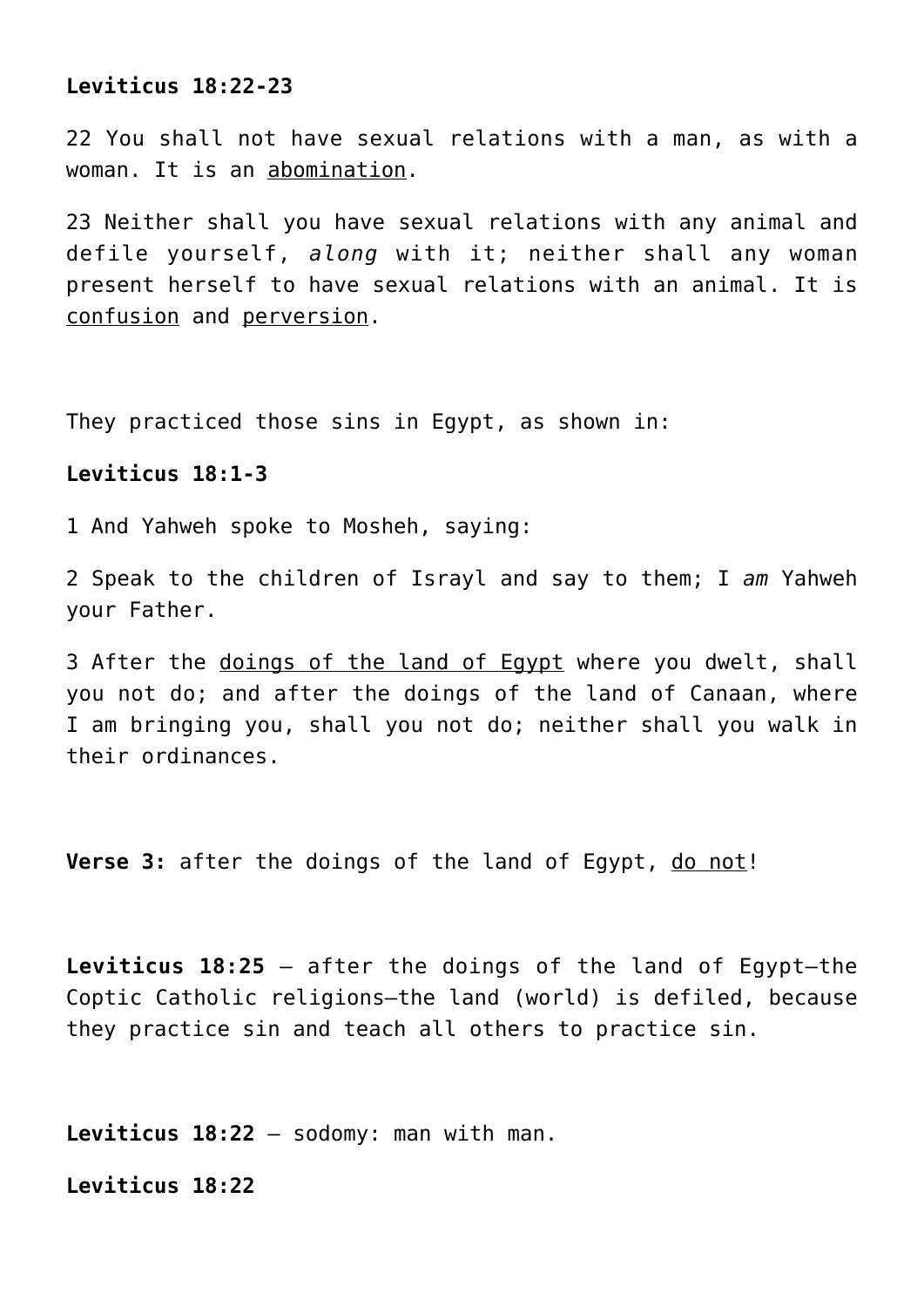You shall not have sexual relations with a man, as with a woman. It is an abomination.

This act defiles the man. The man's defiled body defiles the land—the whole land/the whole earth.

They carried the same sins of sodomy, which they practiced in Egypt, into the land of Israyl, from there to Rome, and then to all nations.

See this:

#### **Yeremyah 23:1-2, 10-15**

1Woe to the pastors; *shepherds,* who destroy and scatter the sheep of My pasture! says Yahweh.

2 Therefore, this is what Yahweh, the Father of Israyl, says against the pastors who feed My People: You have scattered My flock, and driven them away, and have not visited; *attended to,* them. Behold, you are going to be called to account for the evil of your doings, says Yahweh:

10 For the land is full of adulterers; *those who turn from following Yahweh to follow the Gods (elohim).* Because of this curse the land mourns; the pleaSsant places of the wilderness are dried up. Their conduct is evil, whose might is not Righteous—

11 For both prophet and priest are profane! Yes, even in My *own* House I have found their wickedness! says Yahweh.

12 And so, their way will be slippery places to them; in the darkness they will be driven on, and fall in the darkness; for they will bring trouble upon themselves every time they commit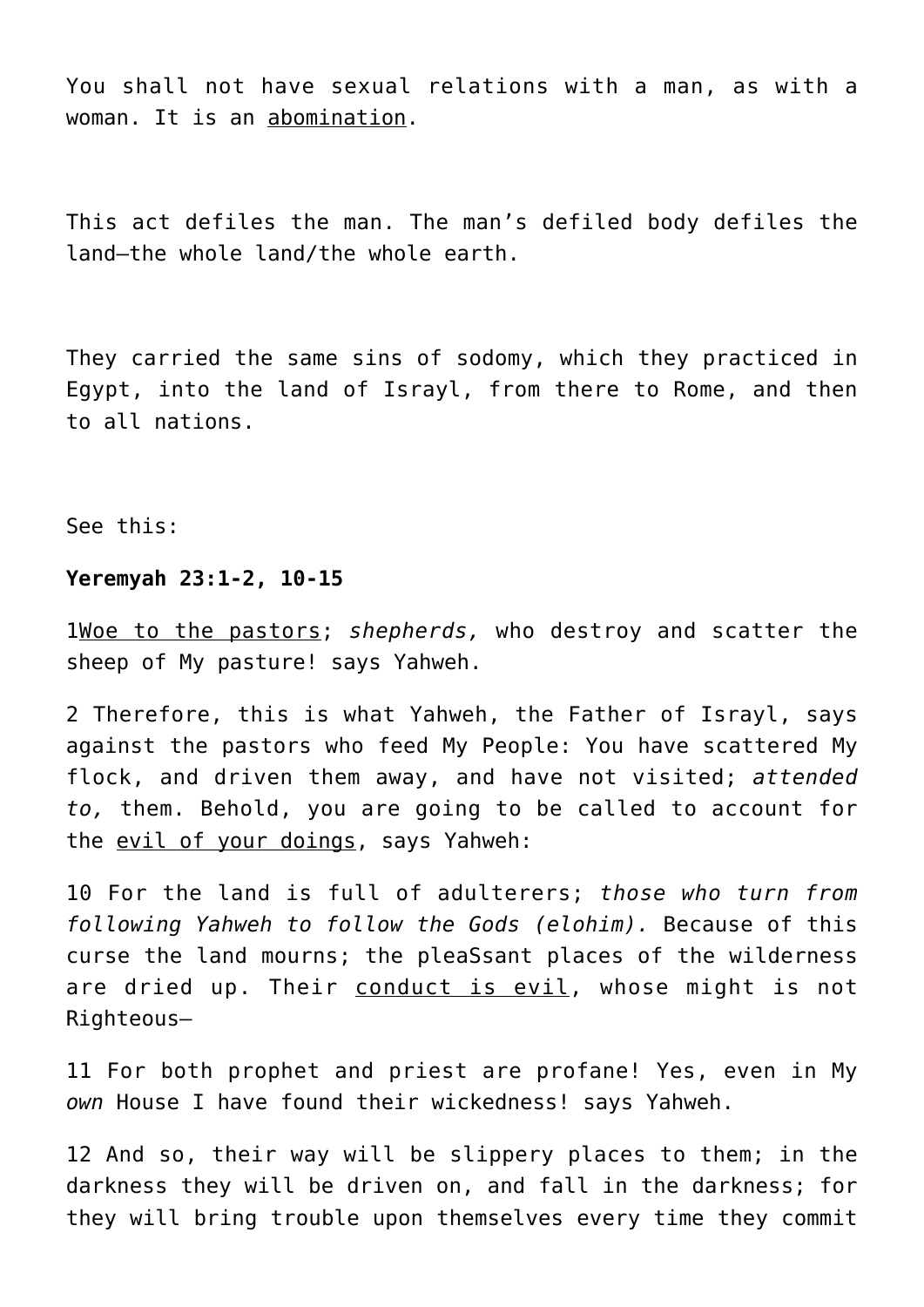sexual sins, says Yahweh.

13 I have seen folly; *offense,* in the prophets of Samaria—they prophesied by Baal; *the Lord,* and caused My People Israyl to err; *go astray.*

14 I have also seen in the prophets of Yerusalem a horrible thing**\_\_**they commit adultery and walk in lies; *they turn from Yahweh and follow after the gods (elohim)!* They also strengthen the hands of evildoers, so that no one turns back from his wickedness. All of them are like Sodom to Me, and her inhabitants are like Gomorrah.

15 Therefore, this is what Yahweh our Father says concerning these prophets; Behold, they will be fed with wormwood, and they will be made to drink the water of gall; for from the prophets of Yerusalem profaneness has gone out into all the world.

Like Sodom? Sodom and Gomorrah were plagued with this sin before they were destroyed. Now it has gone from Rome to the world (**verse 15**).

The twelve tribes took that same evil, like the Gods, to Rome. Now the whole world suffers from those sins. HIV is a big problem globally.

Yahweh shows you how to be healed and how to stop the curses from coming upon you.

**Repent and Convert**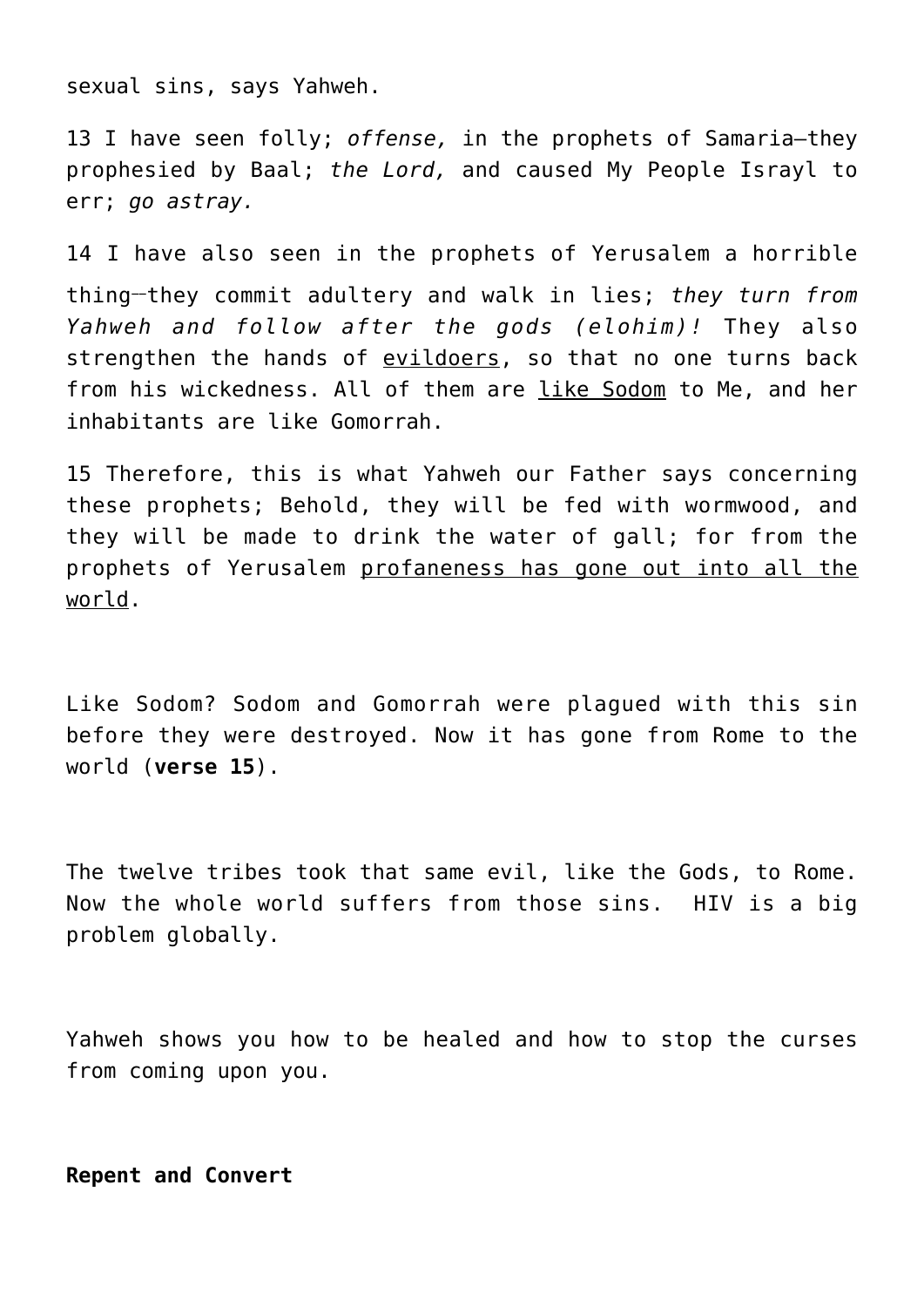Yahshua Messiah said, "sin no more, or a worse thing will come upon you."

# **Yahchanan 5:14**

Afterward, Yahshua found him in the sacred precincts *of The House of Yahweh,* and said to him: Behold, you are healed. Sin no more, or a worse thing will come upon you.

That statement shows clearly that sin causes sickness and disease.

Sin no more?

Is that clear enough?

Sin? What is sin?

#### **I Yahchanan 3:4, 7-8, 10**

4 Whoever commits sin, transgresses also the Laws; for sin is the transgression of the Laws.

7 Little children, let no man deceive you; he who practices Righteousness is Righteous, just as He is Righteous.

8 He who practices sin is of the devil, for the devil has sinned from the beginning. For this purpose the Son of Yahweh was manifested; that He might destroy the works of the devil.

10 In this the Children of Yahweh and the children of the devil are manifest. Whoever does not practice Righteousness is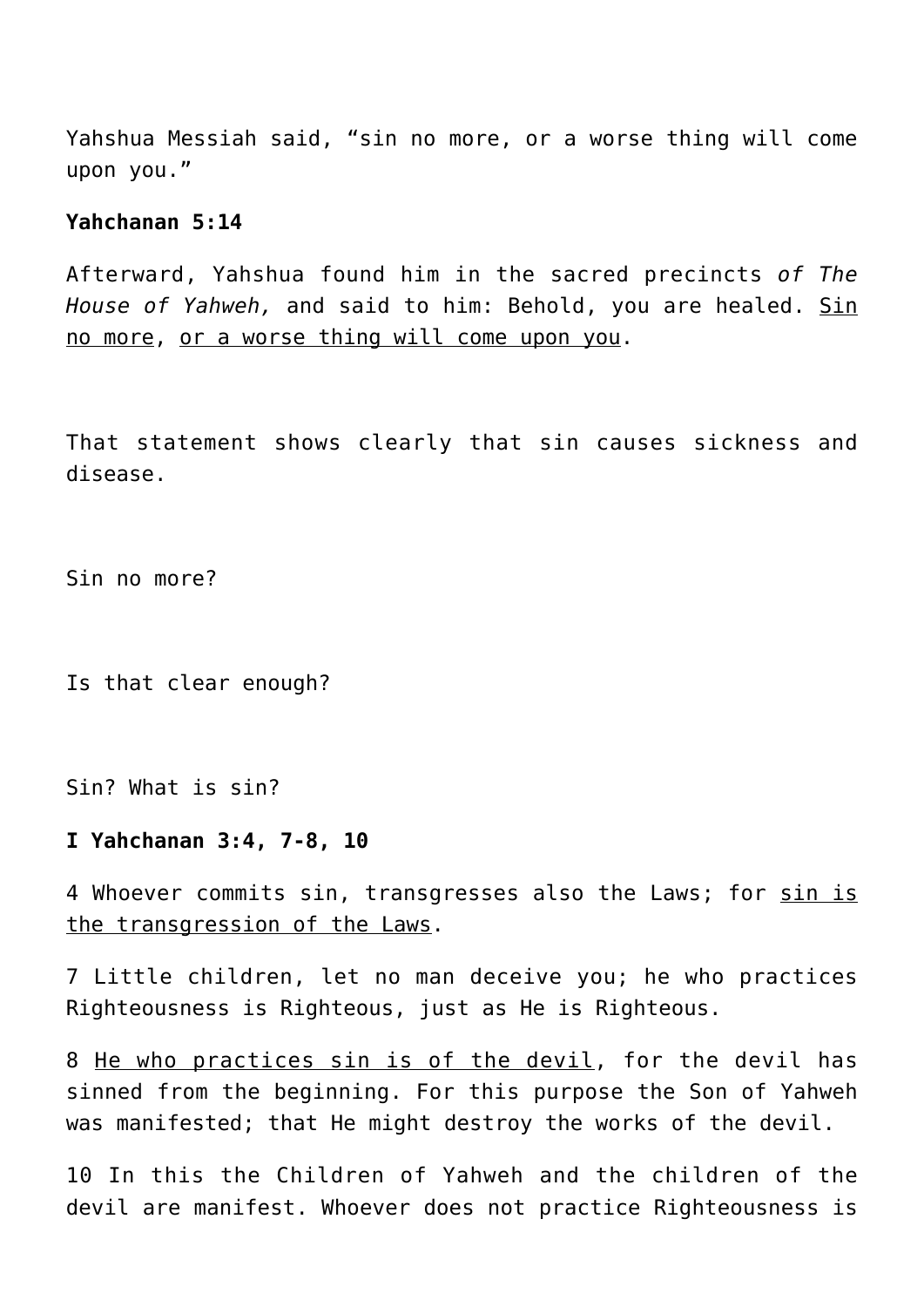not of Yahweh, and he does not love his neighbor!

If you will believe your Scriptures, you will know this.

There are 4,199 religions in this generation, evil as the Gods, and they belong to Satan.

Read again:

#### **I Yahchanan 3:7-8**

7 Little children, let no man deceive you; he who practices Righteousness is Righteous, just as He is Righteous.

8 He who practices sin is of the devil, for the devil has sinned from the beginning. For this purpose the Son of Yahweh was manifested; that He might destroy the works of the devil.

All of those 4,199 religions are preparing for war, but proclaim they are preparing for peace.

Their minds fit this verse: **Leviticus 18:23** …It is and it causes confusion and perversion. Defilement means damage to man's cells. It means sickness and disease. It means mental and physical damage.

Did you see the word '**confusion**'?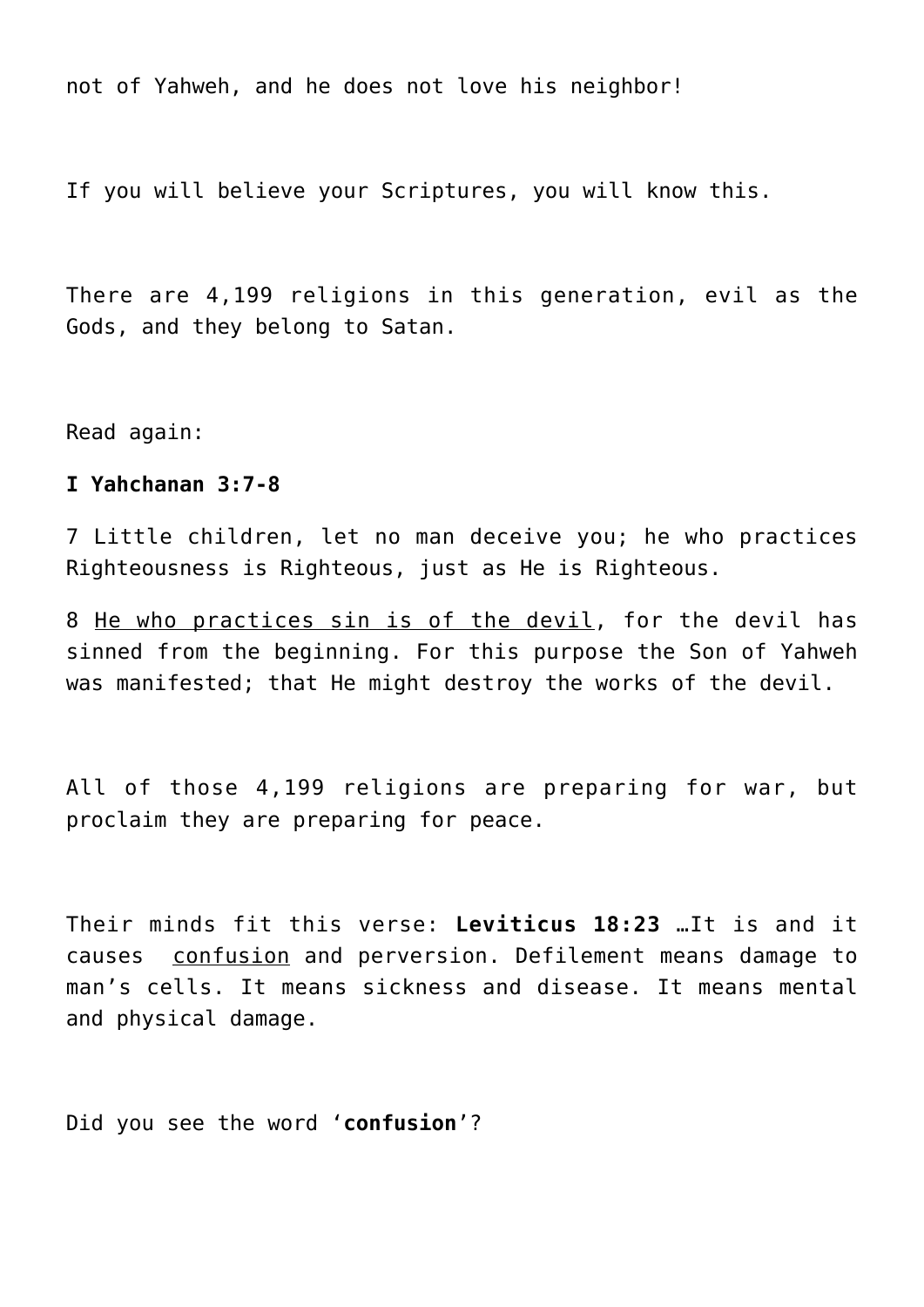Compare:

#### **Isayah 59:1-3, 7-8, 10, 15**

1 Behold, Yahweh's Hand is not shortened, that it cannot save; nor His Ear heavy, that it cannot hear.

2 But your *own* iniquities have separated you from your Father; and your *own* sins have *caused Him* to hide *His* face from you, so He will not listen.

3 For your hands are defiled with blood, and your fingers with iniquity; *sin.* Your lips have spoken lies, your tongue has muttered perverseness.

7 Their feet run to evil, and they make haste to shed innocent blood; their thoughts *are* thoughts of iniquity; wasting and destruction *are* in their paths.

8 They do not know the way of Peace, and *there is* no Judgment in their goings: they have made themselves crooked paths; whoever walks on them will not know peace.

10 We grope for the wall like the blind, and we grope as if *we had* no eyes; we stumble at noonday as in the night; *we are* in desolate places as the dead.

15 Yes, Truth; *the Laws,* is suppressed; and he *who* departs from evil; *upholds the Laws,* is accounted as mad; *makes himself a prey!* Yahweh saw *this,* and it displeased Him that *there was* no justice*.*

**Verses 1-2:** Wow! Did you get that? 4,199 religions are cut off from Yahweh and Life.

**Verse 3:** defiled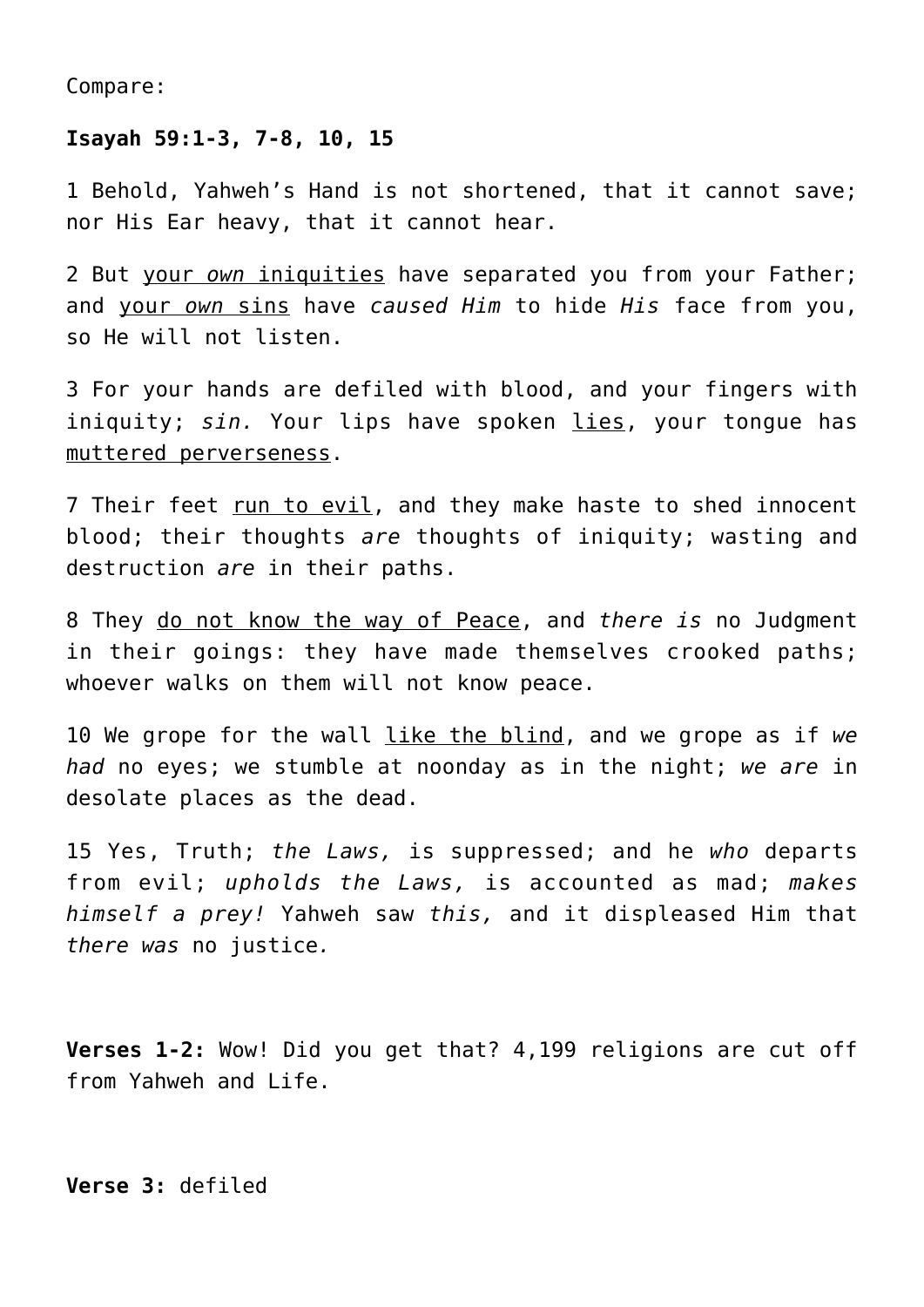**Verse 7:** evil as the Gods; they all worship Gods, none of them worship Yahweh.

**Verse 8:** none of them know the way to Peace; they all study war.

**Verse 10:** they are like blind men groping in the dark.

**Verse 15** shows the Judgment of the complete world today.

**The Only Way Out**

#### **Acts 3:19**

Repent therefore, and be converted, that your sins can be blotted out; that times of refreshing can come from the Presence of Yahweh.

You should read that again, and know that your sins of death are not blotted out until you repent of sin and convert to practicing Righteousness.

The Israylites from Egypt and Rome, who destroyed Yerusalem and moved the Temple to Rome, practice and teach the whole world to worship, serve and be evil as the Gods.

What does Yahshua say?

# **Yahchanan 5:14**

Afterward, Yahshua found him in the sacred precincts *of The House of Yahweh,* and said to him: Behold, you are healed. Sin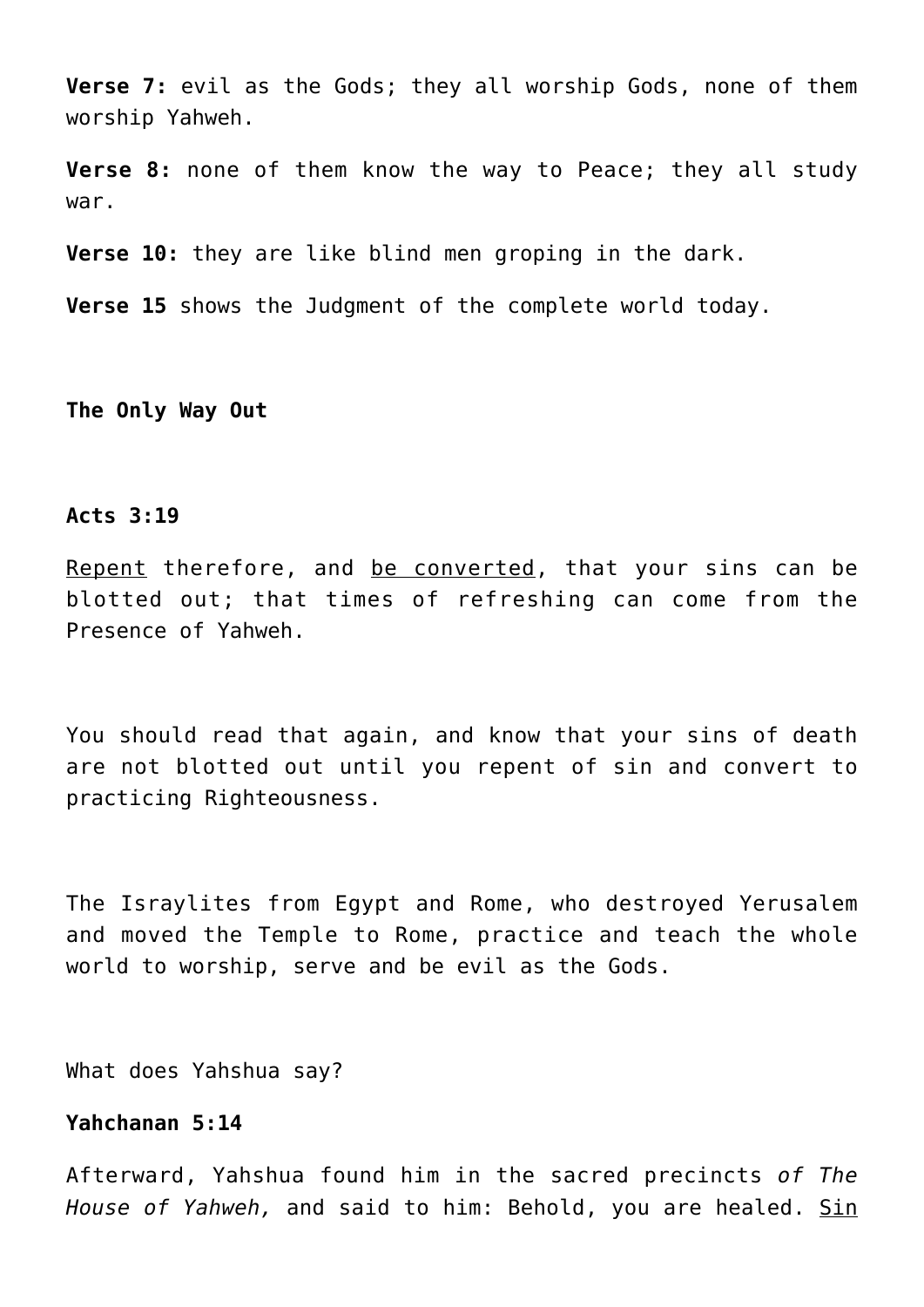no more, or a worse thing will come upon you.

# **I Yahchanan 3:4, 7-8, 10**

4 Whoever commits sin, transgresses also the Laws; for sin is the transgression of the Laws.

7 Little children, let no man deceive you; he who practices Righteousness is Righteous, just as He is Righteous.

8 He who practices sin is of the devil, for the devil has sinned from the beginning. For this purpose the Son of Yahweh was manifested; that He might destroy the works of the devil.

10 In this the Children of Yahweh and the children of the devil are manifest. Whoever does not practice Righteousness is not of Yahweh, and he does not love his neighbor!

Did you get that? If you practice breaking one or more of the Ten Commandments, or any other of Yahweh's Laws, you practice sin, and you belong to Satan. Satan cannot give Life.

#### **Romans 6:16**

Do you not know that to whom you yield yourselves as servants to obey, his servants you are whom you obey-whether of sin, *which leads* to death, or *of* obedience, *which leads* to Righteousness?

**Come Out From**

**Among Them,**

**Say All Versions of**

**The Book of Yahweh**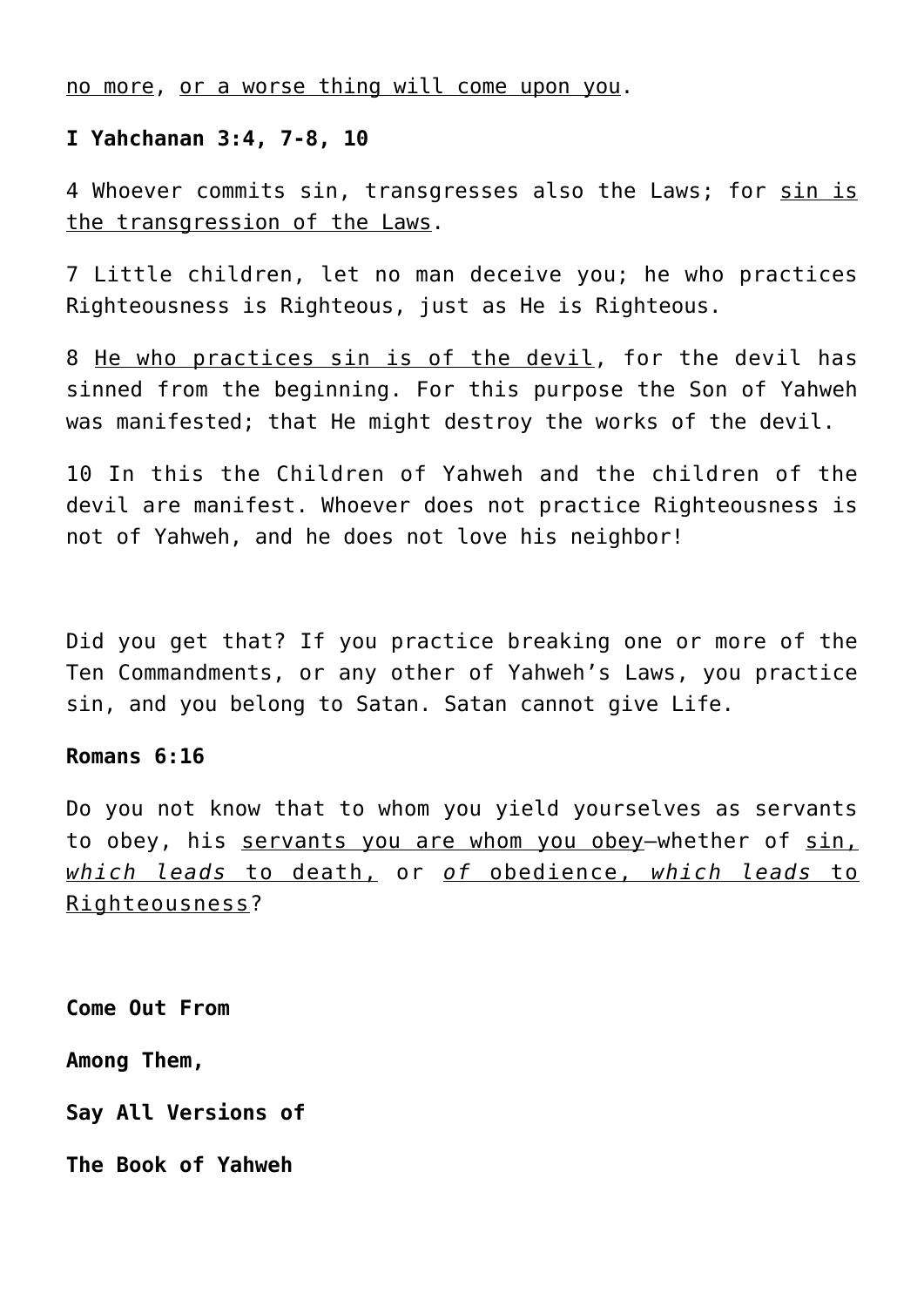# **I Corinthians 6:9-11**

9 Do you not know that the unrighteous will not inherit the Kingdom of Yahweh? Do not deceive yourselves. Neither fornicators, nor Godworshipers (worshipers of Elohim), nor adulterers, nor men who commit sexual perversions with boys, nor men who commit sexual perversions with other men,

10 Nor thieves, nor covetous, nor drunkards, nor revilers, nor extortioners, will inherit the Kingdom of Yahweh.

11 And such were some of you. But now you are washed, now you are sanctified, now you are justified in the Name of Yahshua Messiah, and by the Spirit of our Father.

# **II Corinthians 6:14-18**

14 Do not be unequally yoked together with unbelievers. For what fellowship has Righteousness with unrighteousness? And what fellowship does Light have with darkness?

15 And what harmony can there be between Messiah and Belial; w*orthlessness: Satan?* Or what share does a believer have with an infidel; *untrustworthy, not faithful, not true nor loyal?*

16 And what agreement does The House of Yahweh have with Gods (elohim)? For we are the House of the Living Father. As Yahweh has said: I will dwell in them and walk among them. I will be their Father, and they will be My People.

17 Therefore: Come out from among them and be separate, says Yahweh. Do not touch the unclean *thing,* and I will receive you.

18 I will be a Father to you, and you will be My sons and daughters, says Yahweh Almighty.

#### **II Corinthians 7:1**

Therefore, having these promises, beloved, let us cleanse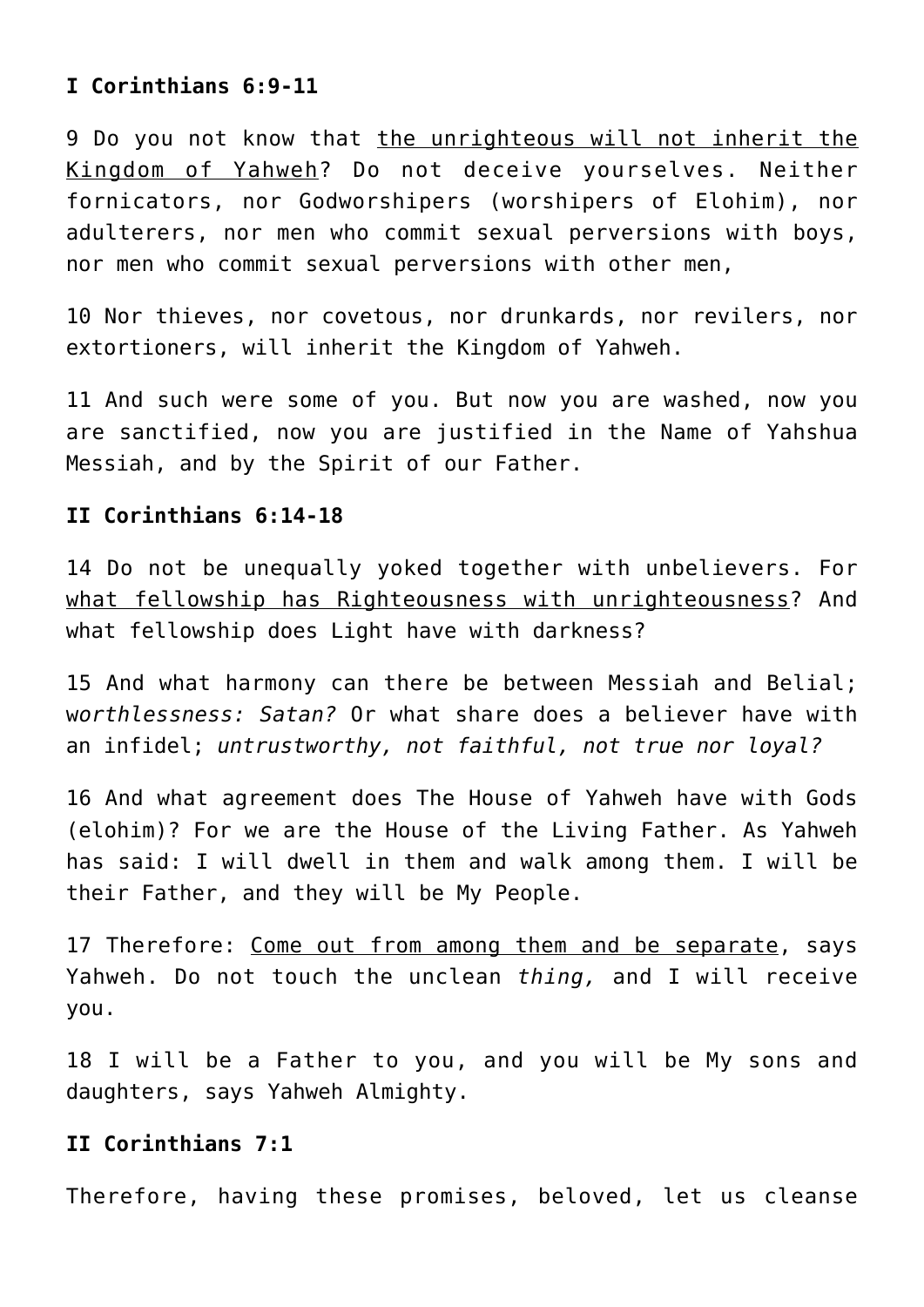ourselves from all filthiness of the flesh and spirit, perfecting Holiness in the reverence of Yahweh.

Yahshua Messiah said in:

#### **Mattithyah 6:33**

But seek you first the Kingdom of Yahweh and His Righteousness, and all these things will be added to you.

#### **Deuteronomy 12:5**

But you are to seek the Habitation of your Father; *The House of Yahweh—*the place which Yahweh your Father shall choose out of all your tribes to establish His Name—and there you must go.

Where would that be in these Last Days? It's as plain as the nose on your face, if you'd just read the Scriptures.

# **Micahyah 4:1-3**

1 But in the Last Days it will come to pass *that* the mountain; *promotion,* of The House of Yahweh will be established in the chief of the nations. It will be raised above all congregations; and all peoples will *eventually* flow to it.

2 And many people will go and say; Come, and let us go up to the mountain; *uplifting,* of Yahweh, and to the House of the Father of Yaaqob, and He will teach us of His Ways, and we will walk in His Paths. Because the Laws will depart from Zion, and the Word of Yahweh from Yerusalem.

3 And He will judge between many people, and rebuke strong nations afar off; and they will beat their swords into plowshares, and their spears into pruninghooks. Nation will not lift up sword against nation, nor will they learn war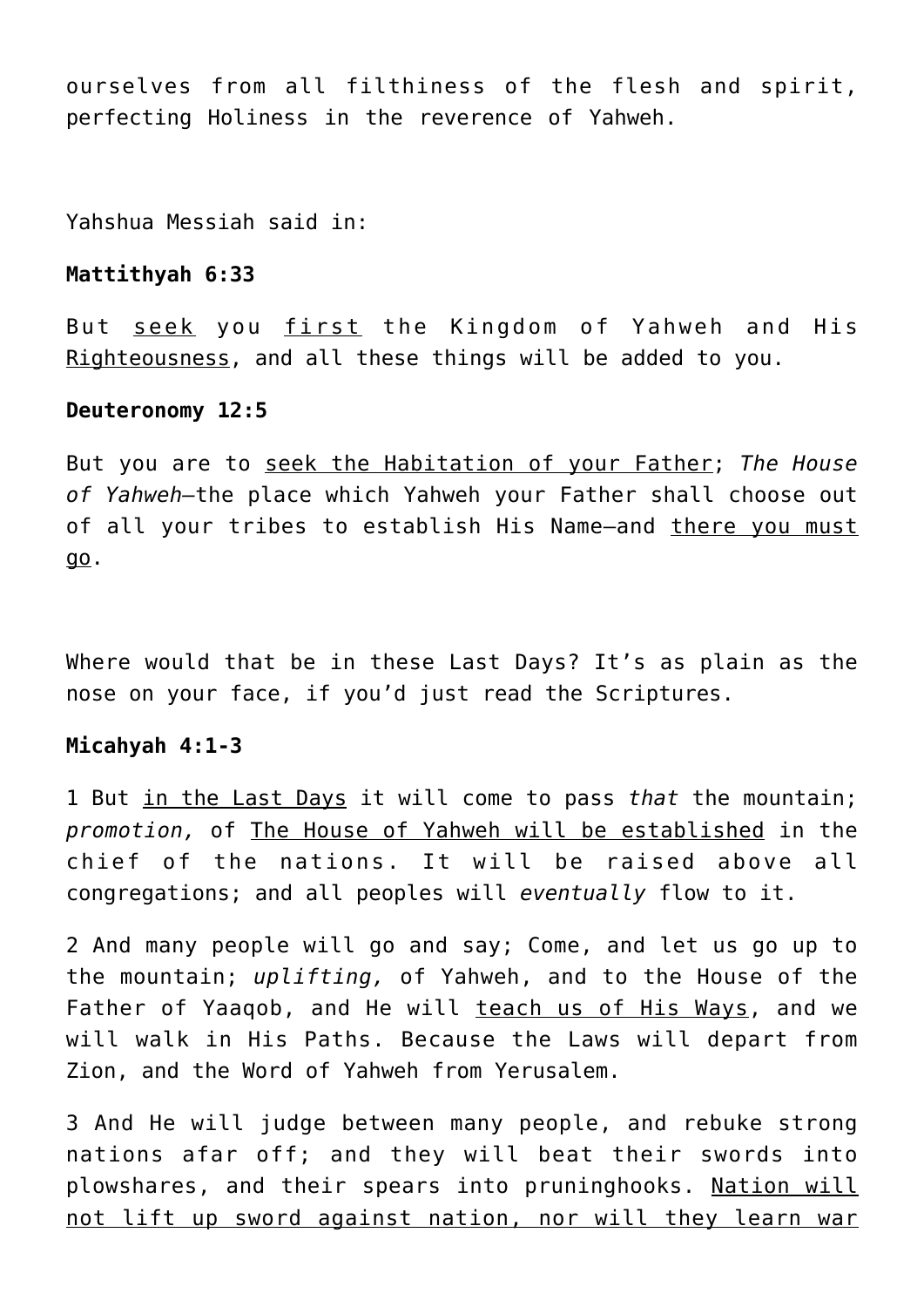#### anymore.

**Verse 1:** notice Last Days and chief of the nations.

**Verse 2:** it will teach Yahweh's Way.

**Verse 2:** we will practice Yahweh's Laws; that makes the difference.

**Verse 3:** they will learn war no more.

**Not in Israyl**

The word **Zion** means *those who keep the 613 Laws of Yahweh at the uplifted place, The House of Yahweh*.

#### **Yahchanan 4:21**

Yahshua said to her: Woman, believe Me: The hour comes when you will worship the Father neither on this mountain, nor in Yerusalem.

No! The House of Yahweh is not in Jerusalem or on any mountain in Israel in these Last Days. The House of Yahweh was established, according to Prophecy, in the chief of the nations—the United States of America.

**Micahyah 4:1** – in the chief of the nations.

**Micahyah 4:3** – they will learn war no more.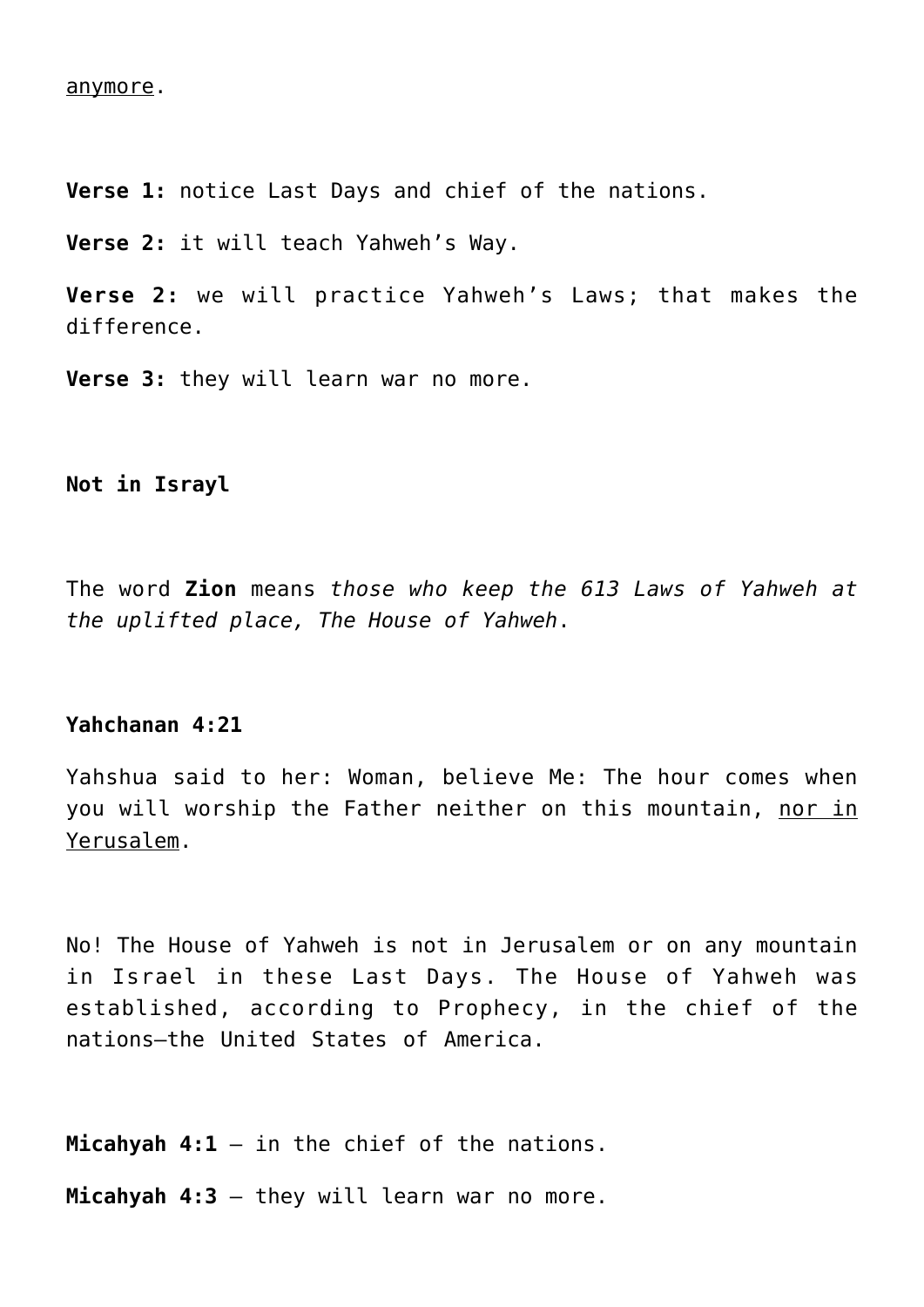#### **Revelation 22:12-16**

12 And behold, I come quickly, and My Reward *is* with Me, to give every man according as his work will be.

13 I am the First and the Last, the Beginning and the End.

14 Blessed *are* those who keep His Laws, that they can have right to the Tree of Life, and can enter in through the gates into the City.

15 For outside *are* dogs, and sorcerers, and whoremongers, and murderers, and worshipers of Gods (elohim) and everyone *who professes* to love, yet practices breaking the Laws.

16 I, Yahshua, have sent My Messenger to testify to you these things in the congregations of The House of Yahweh. I am the Root and the Offspring of David, *and* the Bright and Morning Star.

A reminder:

#### **I Yahchanan 3:4, 7-8, 10**

4 Whoever commits sin, transgresses also the Laws; for sin is the transgression of the Laws.

7 Little children, let no man deceive you; he who practices Righteousness is Righteous, just as He is Righteous.

8 He who practices sin is of the devil, for the devil has sinned from the beginning. For this purpose the Son of Yahweh was manifested; that He might destroy the works of the devil.

10 In this the Children of Yahweh and the children of the devil are manifest. Whoever does not practice Righteousness is not of Yahweh, and he does not love his neighbor!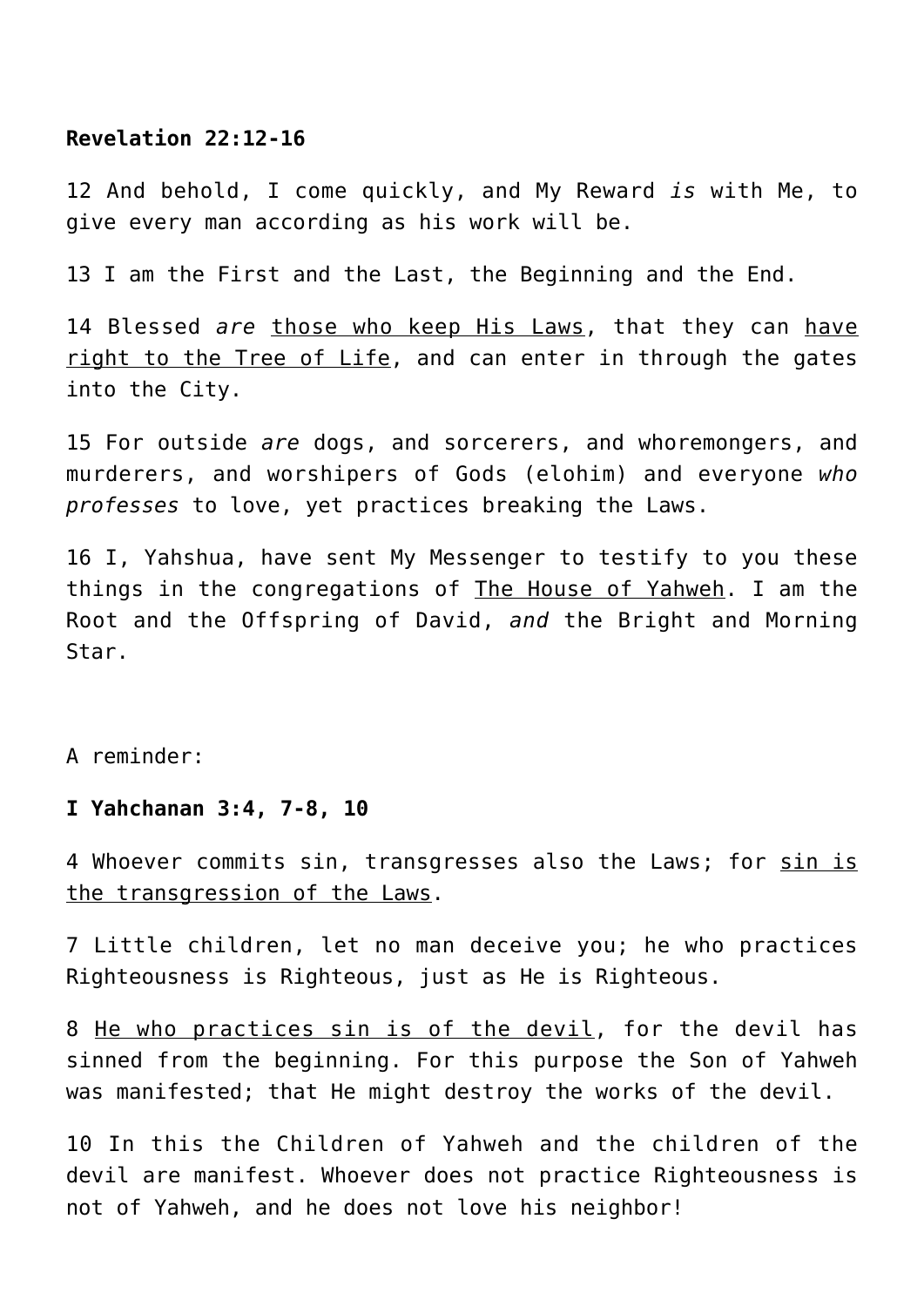# **Revelation 22:12-16**

12 And behold, I come quickly, and My Reward *is* with Me, to give every man according as his work will be.

13 I am the First and the Last, the Beginning and the End.

14 Blessed *are* those who keep His Laws, that they can have right to the Tree of Life, and can enter in through the gates into the City.

15 For outside *are* dogs, and sorcerers, and whoremongers, and murderers, and worshipers of Gods (elohim) and everyone *who professes* to love, yet practices breaking the Laws.

16 I, Yahshua, have sent My Messenger to testify to you these things in the congregations of The House of Yahweh. I am the Root and the Offspring of David, *and* the Bright and Morning Star.

Yahshua?

Yahshua is the One and Only, True Name given in the Original Scriptures; it is proven and admitted.

Tell a friend about the Official House of Yahweh Facebook page. Also join us every Seventh Day Sabbath at 9:00am CST for live stream of our Sabbath Services on Yahweh.com and Facebook live. Go to the Official House of Yahweh Facebook page, when the video begins playing, just click on the video to enter viewing mode. It's as simple as that.

We answer all Scriptural questions at The House of Yahweh.